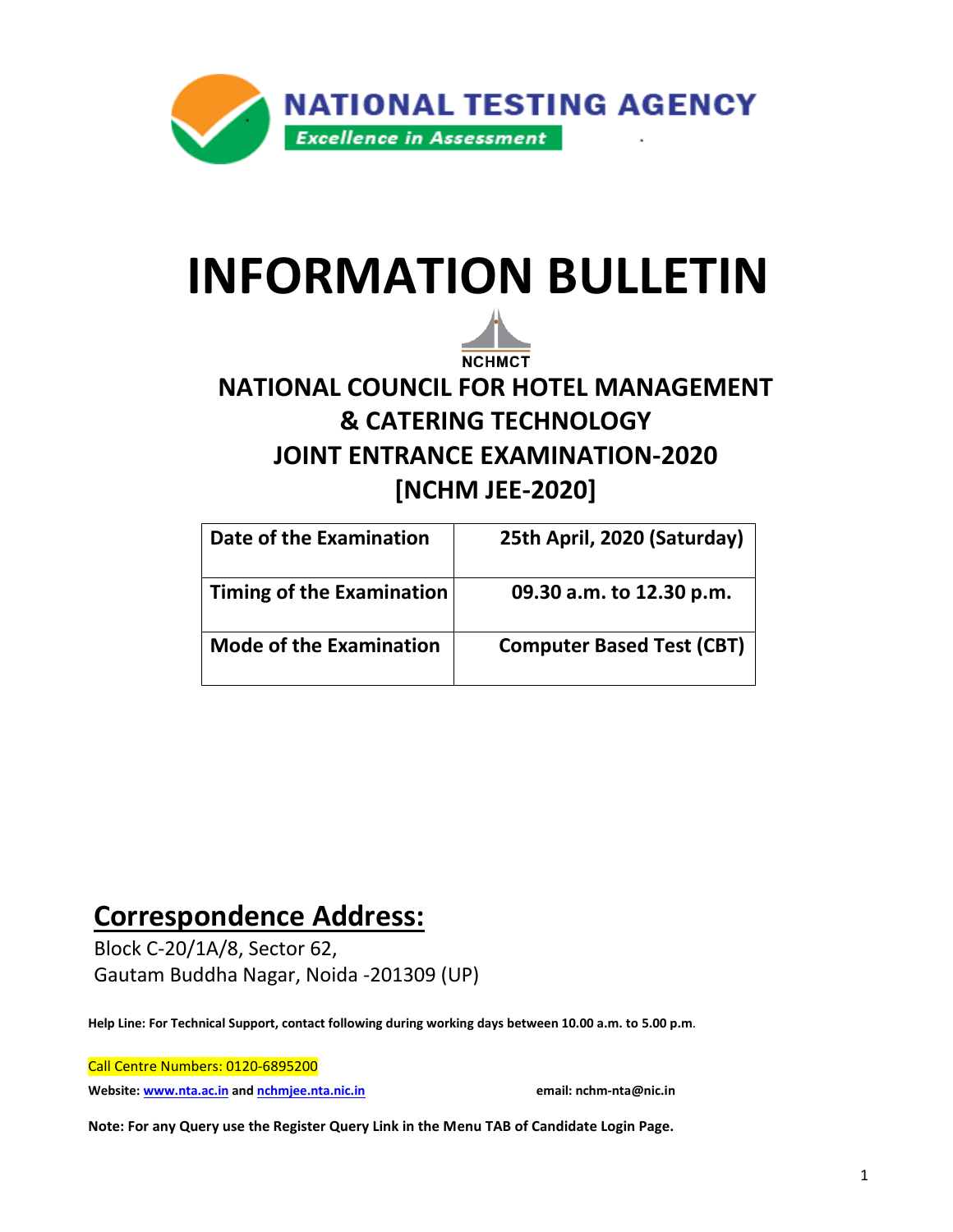## **INDEX**

| S.No.            | <b>Particulars</b>                                                                                          | Page No   |
|------------------|-------------------------------------------------------------------------------------------------------------|-----------|
| 1.               | Introduction & Scheme of Examination                                                                        | 03        |
| 2.               | National Council For Hotel Management and Catering Technology (NCHM & CT)                                   | 03        |
| 3.               | B.Sc (Hospitality & Hotel Administration) Programme                                                         | 03        |
| 4.               | <b>Career Opportunities for Hospitality Graduates</b>                                                       | 04        |
| 5.               | <b>Eligibility For Admission</b>                                                                            | 04        |
|                  | <b>Qualifying Examination</b>                                                                               | 04        |
|                  | Qualifying Examination for Indian Students                                                                  | 04        |
|                  | Age Limit                                                                                                   | 05        |
|                  | <b>Physical Fitness</b>                                                                                     | 05        |
| 6.               | Reservations                                                                                                | 05-06     |
| 7.               | Schedule for Events with dates                                                                              | 06        |
| 8.               | Instructions for filling up of Online Application Form                                                      | 07-08     |
| 9.               | <b>Test Pattern</b>                                                                                         | 08-09     |
| 10.              | <b>Merit List</b>                                                                                           | 09        |
| 11.              | <b>Result of CBT Test</b>                                                                                   | 09        |
| 12.              | Allotment of Test City/Centre of NCHM JEE-2020 Examination                                                  | 09        |
| 13.              | Display Of Provisional Answer Keys For Challenge And Question Paper Attempted                               | 10        |
| 14.              | <b>NCHM JEE Score</b>                                                                                       | 10        |
| 15.              | <b>Test Practice Centres</b>                                                                                | 10        |
| 16.              | Query Redressal System (QRS)                                                                                | 10        |
| 17.              | Code of Conduct for Candidates                                                                              | $11 - 12$ |
| 18.              | <b>Weeding Out Rules</b>                                                                                    | 12        |
| 19.              | Legal Jurisdiction                                                                                          | 12        |
| 20.              | For Counseling and other admission related information                                                      | 12        |
| <b>Annexures</b> |                                                                                                             |           |
| 1.               | Annexure-I: List of Affiliated Institutes of Hotel Management                                               | 13        |
| 2.               | Annexure-II: Service/Processing charges & Goods and Service Taxes (GST) and<br>Procedure for Payment of Fee | 20        |
|                  | Annexure-III : List of Examination Cities for NCHM JEE-2020                                                 |           |
| 3.<br>4.         | Annexure-IV: Certificate regarding Physical Limitation in an Examination to write                           | 22        |
|                  |                                                                                                             | 24        |
| 5.               | Annexure-V : Prescribed Format for OBC Certificate                                                          | 25        |
| 6.               | Annexure-VI: Income & Asset Certificate to be Produced by ECONOMICALLY<br><b>WEAKER SECTIONS</b>            | 26        |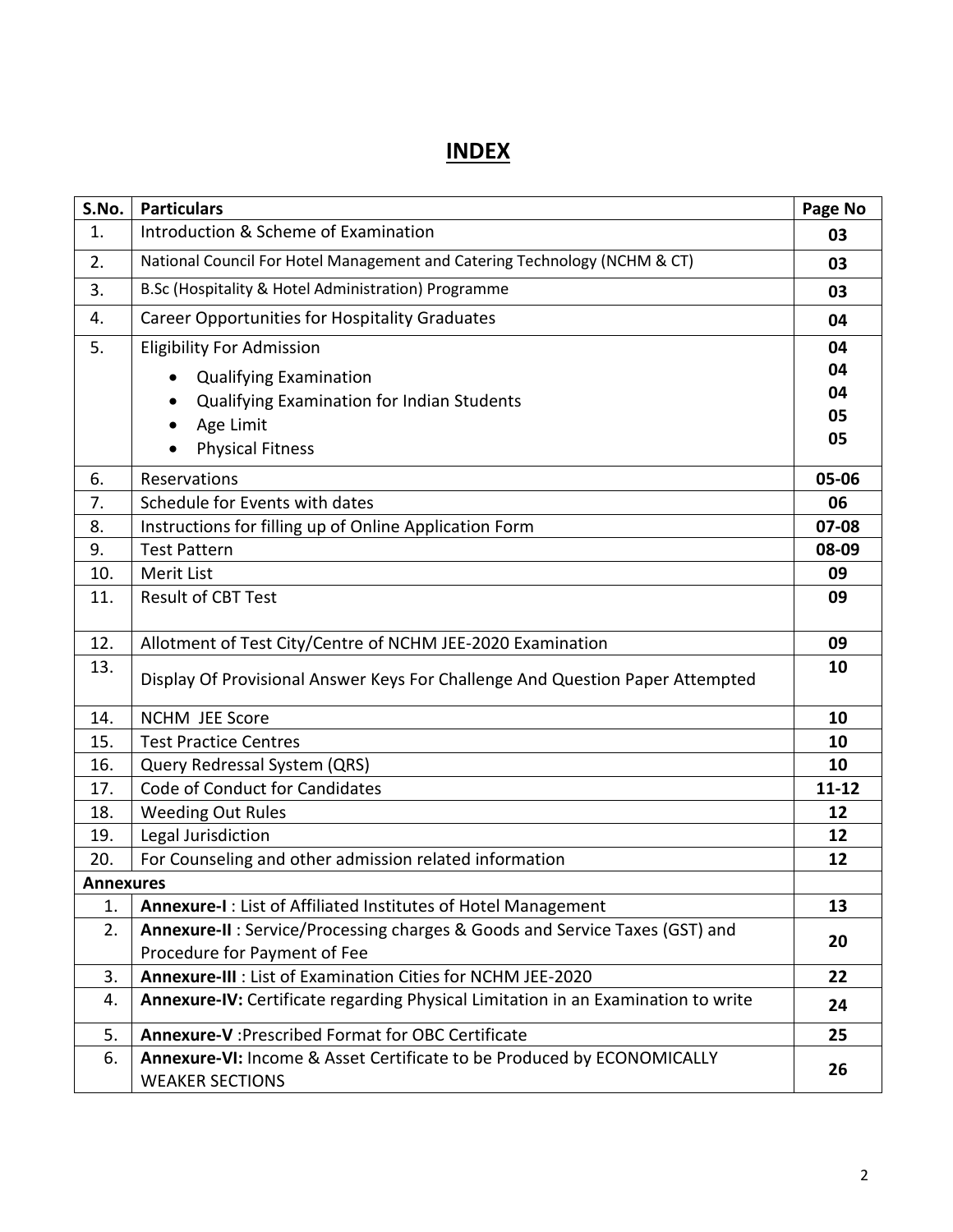### **1. INTRODUCTION & SCHEME OF EXAMINATION**

The Ministry of Human Resource Development (MHRD), Government of India (GOI) has established the **National Testing Agency (NTA)** as an independent autonomous and self-sustained premier testing organization under the Society Registration Act 1860 for conducting efficient, transparent and international standard tests in order to assess the competency of candidates for admissions to premier higher education institutions. NTA will conduct the **National Council for Hotel Management Joint Entrance Examination 2020 (NCHM JEE-2020)on the same pattern as per the year 2019 i.e., Computer Based Test on April 25, 2020 from 09:30 a.m. to 12:30 p.m.** for admission to the B.Sc.Course in Hospitality and Hotel Administration(B.Sc.HHA) across the Country.

### **2. NATIONAL COUNCIL FOR HOTEL MANAGEMENT AND CATERING TECHNOLOGY( NCHM & CT)**

National Council for Hotel Management & Catering Technology (NCHMCT) is an autonomous body under Ministry of Tourism, Government of India. The Council centrally run and regulates academics for B.Sc. Hospitality & Hotel Administration and ten other structured courses of study that are imparted at the affiliated 21 Central Institutes of Hotel Management, 25 State Government Institutes of Hotel Management, 01 Public Sector Undertaking and 24 Private Institutes of Hotel Management. All Institutes follow standardised course curricula prescribed by the Council for different professional programs.

Quality of education and training provided by the Institutes help students to emerge as professionally qualified personnel for hospitality and other allied service sectors. The Council has till date trained more than one lakh Hospitality Managers, Executives and other operational personnel. Its alumni from affiliated Institutes occupy key positions in the hospitality industry as well as in allied industry both in India and abroad.

### **3. B.Sc.(HOSPITALITY & HOTEL ADMINISTRATION) PROGRAMME**

The Bachelor of Science program in Hospitality and Hotel Administration is offered jointly by the National Council for Hotel Management and the Indira Gandhi National Open University. The Three-Year (Six Semester) course equips students with all the required skills, knowledge and attitude to efficiently discharge supervisory responsibilities in the Hospitality sector. The program involves in-depth laboratory work for students to acquire required knowledge and skill standards in the operational areas of Food Production, Food & Beverage Service, Front Office Operation and House Keeping. It also provides managerial inputs in Hotel Accountancy, Food Safety & Quality, Human Resource Management, Facility Planning, Financial Management, Strategic Management, Tourism Marketing and Management. The B.Sc.HHA program (Generic & Vegetarian) is available along with the Vegetarian candidates in all the affiliated Institute of Hotel Management but only vegetarian practical option is available for vegetarian candidates. However, other theory classes will be at par with the other students.

### **4. CAREER OPPORTUNITIES FOR HOSPITALITY GRADUATES**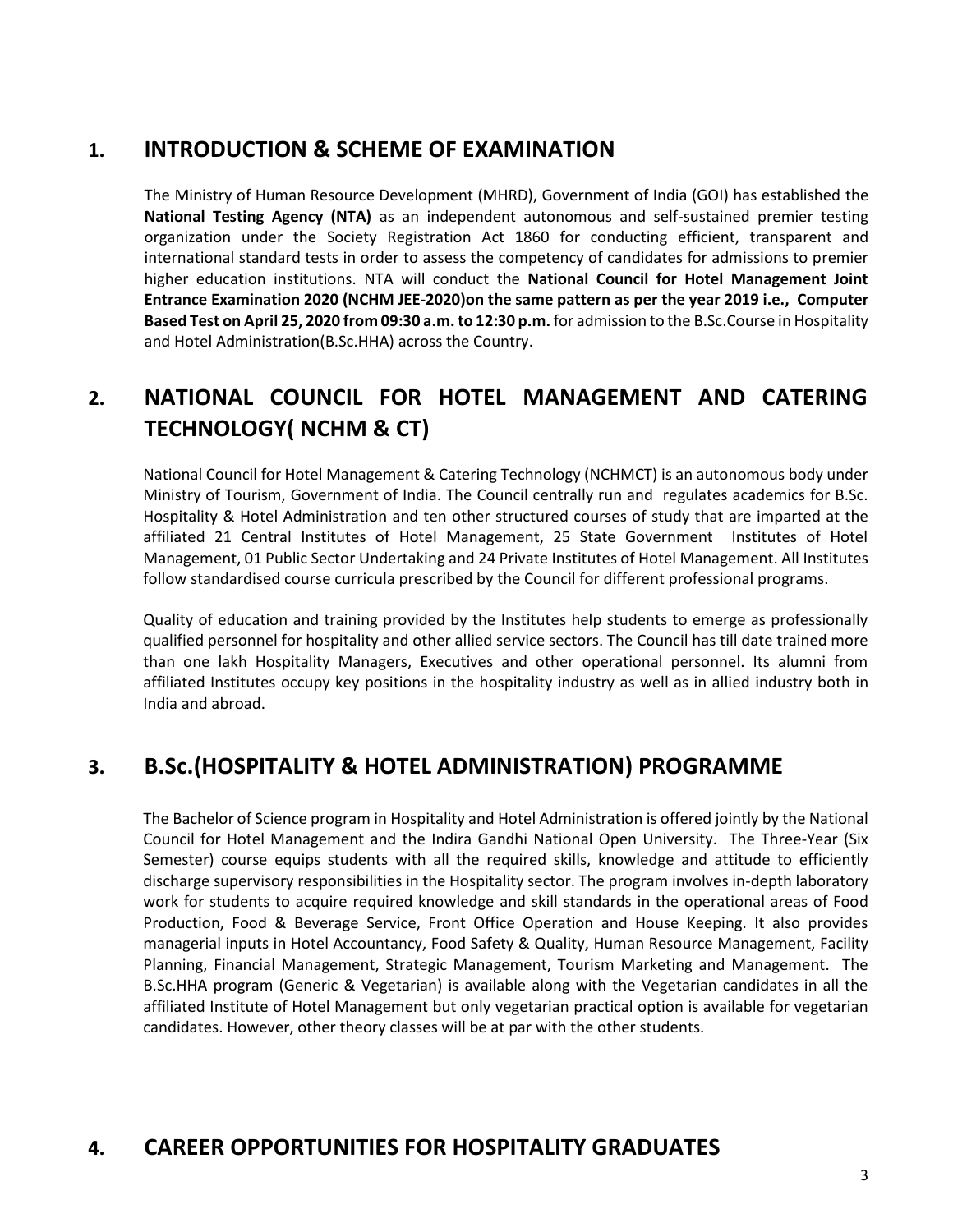Global growth and development of tourism have opened up innumerable openings. As a result, the graduating students can look forward to career opportunities as;

- ➢ Management Trainee in Hotel and allied hospitality industry;
- ➢ Kitchen Management/Housekeeping Management positions in Hotels after initial stint as trainee;
- $\triangleright$  Flight Kitchens and on-board flight services;
- ➢ Indian Navy Hospitality services;
- ➢ Guest/Customer Relation Executive in Hotel and other Service Sectors;
- $\triangleright$  Management Trainee/Executive in international and national fast food chains;
- ➢ Hospital and Institutional Catering;
- ➢ Faculty in Hotel Management/Food Craft Institutes;
- ➢ Marketing/Sales Executive in Hotel and other Service Sectors;
- ➢ Railway Hospitality and Catering Services;
- ➢ State Tourism Development Corporations;
- $\triangleright$  Shipping and Cruise lines;
- ➢ Resort Management;
- ➢ Self-employment through entrepreneurship and
- $\triangleright$  Multinational companies for their hospitality services.

About 95% of the graduates are employed by Hospitality and other service sectors through on-campus and off-campus recruitment processes.

### **5. ELIGIBILITY FOR ADMISSION**

#### **5.1 QUALIFYING EXAMINATION**

10+2 system of Senior Secondary examination or its equivalent with English as one of the subjects. Candidate must have passed English as a subject of study (core/elective/functional) in the qualifying examination. Those appearing in 10+2 or equivalent examination can also appear in NCHM JEE 2020 on provisional basis. Provisional admission will stand cancelled if proof of having passed the qualifying examination (10+2 or its equivalent) is not submitted at the time of counselling or at the time of admission or latest by 30.09.2020

The offer of admission is subject to verification of original certificates/documents at the time of admission. If any candidate is found ineligible at a later date even after admission to an Institute, his/her admission will stand cancelled.

#### **5.2 QUALIFYING EXAMINATIONS FOR INDIAN STUDENTS**

- Plus two level examination in the 10+2 pattern of Senior Secondary education of any recognized Central/State Board, such as Central Board of Secondary Education and Council for Indian School Certificate Examination or State Boards of Secondary Education.
- Intermediate or two-year Pre-University Examination conducted by a recognized Board/ University.
- General Certificate Education (GCE) Examination (London/Cambridge/Sri Lanka) at the Advanced (A) level.
- High School Certificate Examination of the Cambridge University.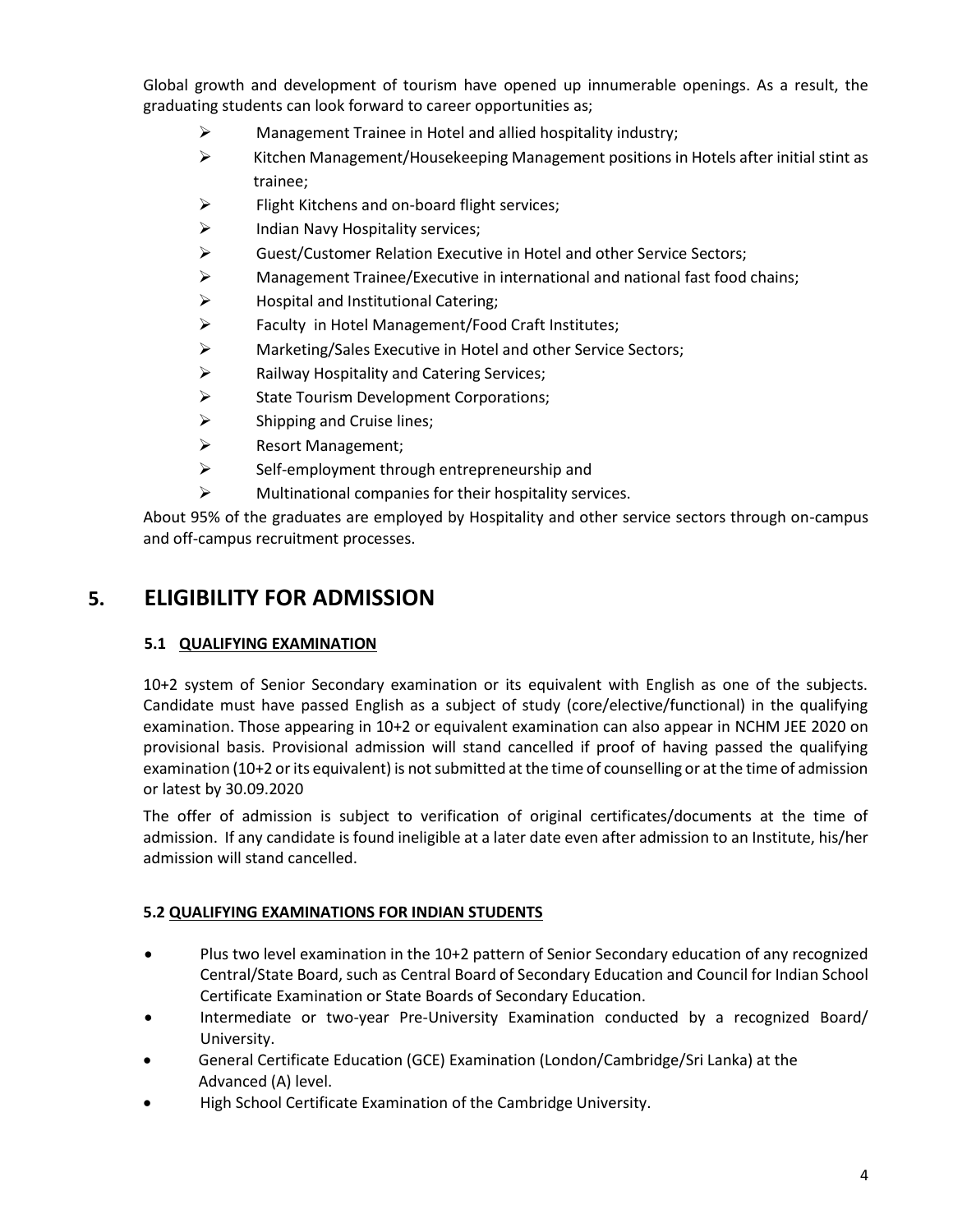- Any Public School/Board/University Examination in India or in a foreign country recognized by the Association of Indian Universities as equivalent to 10+2 pattern of Senior Secondary education.
- H.S.C. Vocational Examination approved by NCVT and SCVT of concerned state.
- Senior Secondary School Examination conducted by the National Open School with a minimum of five subjects including English as one of the Subjects, result of which should be available up to 30.09.2020.

#### **5.3 AGE LIMIT**

For candidates from General and OBC categories, upper age limit is 25 years as on 01.07.2020. Candidates born on or after July 01, 1995 are eligible. In the case of Scheduled Caste and Scheduled Tribe candidates, upper age limit is 28 years as on 01.07.2020. That is SC/ST candidates born on or after July 01, 1992 are eligible. Upper age limit for Physically Challenged candidates shall be reckoned as per the category he/she belongs to i.e. General/EWS/SC/ST/OBC. Date of birth as recorded in the Secondary Education Board/Pre-University Certificate shall be the authentic proof that will be accepted. At the time of counseling, this certificate must be produced in original as a proof of age, failing which the candidate will not be considered for Counselling/admission.

#### **5.4 PHYSICAL FITNESS**

All qualified candidates will have to submit a physical fitness certificate **of carrying out practical claims as required in course** at the time of admission from a Registered Medical Practitioner in the prescribed format given at **Annexure-IV.**

#### **6. RESERVATIONS**

For admission to a participating institute, please see the reservations applicable in that particular Institute. In case of institutes run by Central Government, 15% of the seats are reserved for the category Scheduled Caste (SC), 7.5% for the category Scheduled Tribe(ST), 27% for the category Other Backward Classes belonging to the "Non Creamy Layer"(OBC-NCL) and 10% for the Economically Weaker Section(EWS). Each category will have 5% reservations for Persons with Disabilities (PwD) as defined in The Rights of Persons with Disabilities Act, 2016 (RPwD Act2016).

Other Backward Classes-Non Creamy Layer(OBC-NCL) are as per the Central List of Other Backward Classes available on National Commission for Backward Classes (NCBC), Government of India website [www.ncbc.nic.in.](http://www.ncbc.nic.in/) Thus, the candidates falling in this list may mention OBC in the Category Column. State list OBC Candidates who are not in OBC-NCL (Central List) must choose General. The form of certificate to be produced by OBC applying for appointment to posts/ admission to Central Educational Institutions (CEIs), under the Government of India is given at **Annexure-V.**

Persons with Disabilities (PwD) means a person with not less than forty percent (40%) of a specified disability where specified disability has not been defined in measurable terms and includes a person with disability where specified disability has been defined in measurable terms, as certified by the certifying authority. "Specified Disability" means the disabilities as specified in the Schedule of the RPwD Act 2016.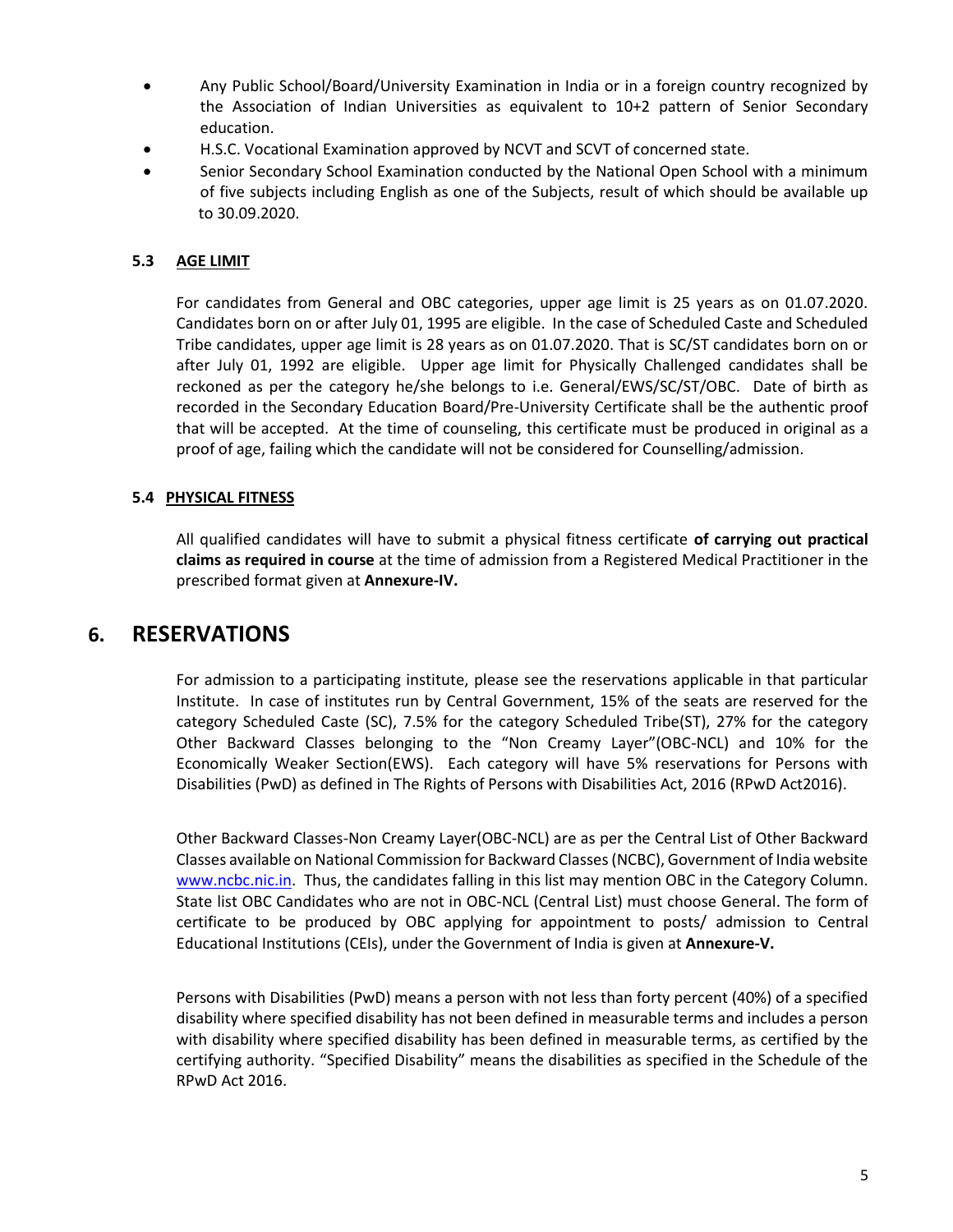In addition to the above, 10% seats are reserved for EWS, the Individuals who are not covered under reservations for Scheduled Castes, Scheduled Tribes and Other Backward Classes and whose families have a gross annual income of less than ₹8 lakh. The benefit of reservation under EWS can be availed upon production of an Income and Asset Certificate issued by a Competent Authority. The Competent Authority for EWS Income and Asset Certificate shall be Tehsildar or above level Land and Revenue officer of the area where the applicant normally resides. Form of Income & Asset certificate to be produced by Economically Weaker Sections is given at **Annexure-VI.**

No change in the category will be entertained after the last date of NCHM JEE 2020 application form and non-subsequent changes will be effective for NCHM Score 2020.

RESERVATION FOR KASHMIRI MIGRANT (Subject to notification from Ministry of HRD for academic session 2020-21)

One seat (Supernumerary) in each Central and State Government affiliated IHM is provided for Registered Kashmiri Migrants. Such applicants shall have to qualify the NCHM JEE 2020. Candidates registered with different State Govt. should produce proof of registration in original at the time of Counselling and at the time of admission to the Institutes.

#### **7. SCHEDULE FOR EVENTS WITH DATES**

|                                                                                           | <b>EVENTS</b>                 | <b>DATES</b>                                    |
|-------------------------------------------------------------------------------------------|-------------------------------|-------------------------------------------------|
| On-line submission of Applications Form                                                   |                               | From 01.01.2020 to 20.03.2020                   |
| Date for the uploading of scanned images of Candidate's Photograph<br>and Signature       |                               | From 01.01.2020 to 20.03.2020                   |
| Date for the successful final transaction of Fee                                          |                               | From 01.01.2020 to 21.03.2020                   |
| Through Credit/ Debit Card/UPI and PayTM<br>Through Net Banking upto 11.50 p.m.           |                               | From 01.01.2020 to 21.03.2020                   |
|                                                                                           | General/ Non Creamy Layer OBC | Rs.900/-                                        |
| Fee payable for NCHM JEE 2020                                                             | EWS                           | Rs.700/-                                        |
|                                                                                           | SC/ST/PwD                     | Rs.450/-                                        |
|                                                                                           | Transgender                   | Rs.450/-                                        |
| Date of Examination                                                                       |                               | 25 <sup>th</sup> April, 2020(Saturday)          |
| Time of Examination                                                                       |                               |                                                 |
| Printing of Admit Cards from NTA's Website                                                |                               | From 7 <sup>th</sup> April, 2020                |
| Display of recorded responses and Answer Keys for inviting challenges<br>on NTA's website |                               | Date shall be displayed on the<br>NTA's Website |
| Declaration of Result on NTA's website                                                    |                               | By 15 <sup>th</sup> May, 2020                   |

**Procedure for Payment of Fees and Service/ Processing Charges & Goods and Service Taxes (GST) to be paid, are given in Annexure-II**

**The Candidates shall report at the Examination Centre two hours before the commencement of the examination. Candidates shall not be permitted to enter in the Examination Hall/Room after 09:00 a.m.**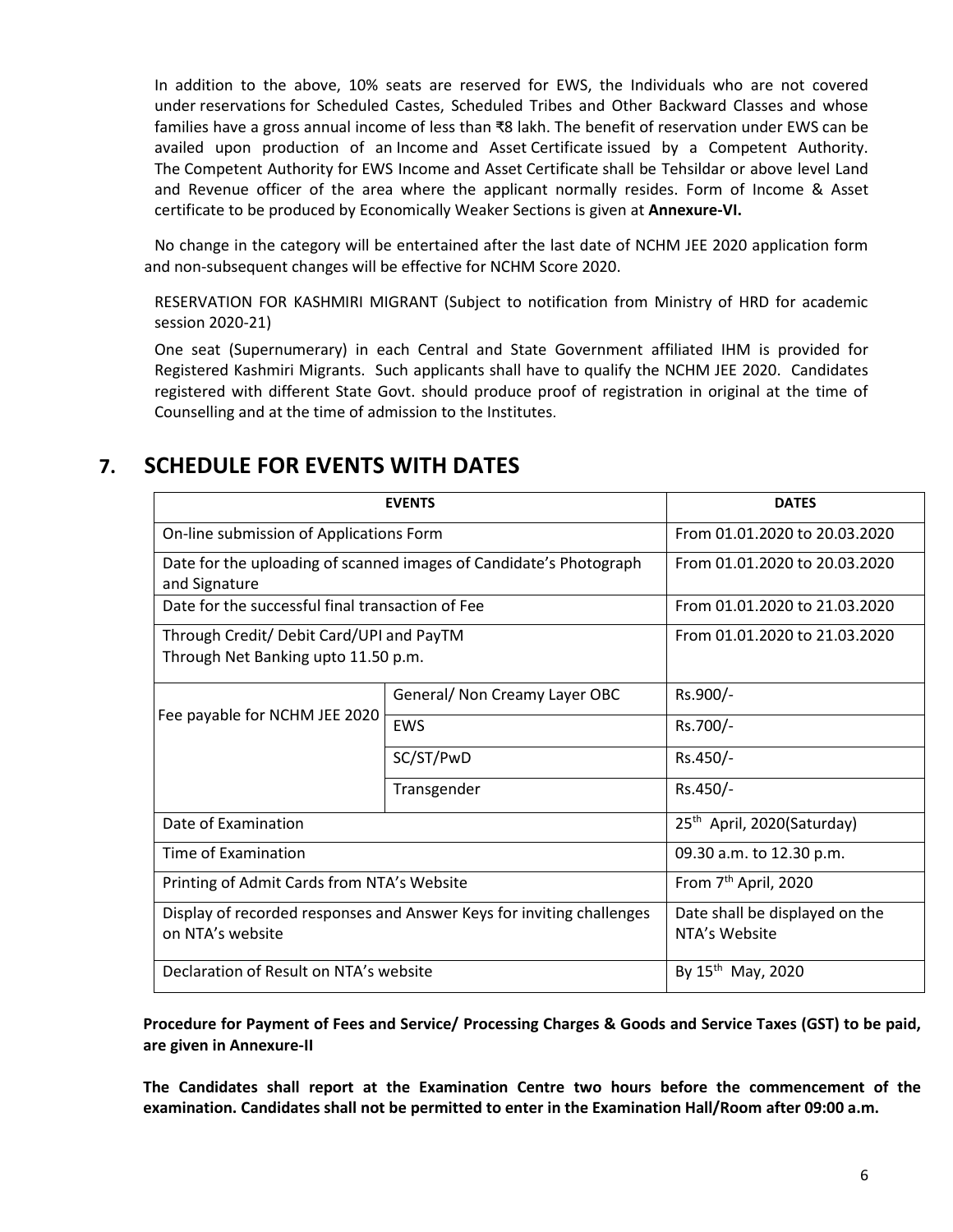### **8. INSTRUCTIONS FOR FILLING ONLINE APPLICATION FORM**

Candidates have to apply for NCHM JEE-2020"Online" ONLY by accessing the website **[nchm.nta.nic.in.](http://www.ntanchm.nic.in/)** The Application Form other than online mode would not be accepted, in any case. Only one application is to be submitted by a candidate. More than one application i.e. Multiple application forms submitted by a candidate will be rejected.

It is suggested that candidate have the following ready before starting the filling of the application form:

- A computer with good internet connectivity
- Candidate's all qualification details
- Scanned clear passport photograph in JPG/JPEG format (size between 10kb -200kb)
- Scanned clear signature in JPG/JPEG format (size between 4kb- 30kb)
- A valid e-mail Id as all communication will be made on this e-mail Id
- A valid mobile number as all information via SMS will be sent to this number
- A valid debit/credit card/ Net banking/UPI or PayTM account if you want to pay ONLINE
- A printer connected to your system to print confirmation page.
- 8.1 Download information Bulletin. Read it carefully to ensure your eligibility and acquaint with the requirements for submission of Online Application Form.
- 8.2 No correction can be made at a later stage after submission of an application. **No change will be accepted through offline mode i.e. through fax/application including e-mail etc.**

#### **8.3 Follow following five (5) Steps to apply online:**

**Step-1: Register for online application form and note down system generated application number.** The candidate should supply the details while filling the online Application Form and is also required to create PASSWORD and choose Security question and enter his/her Answer. After successful submission of the personal details, Application number will be generated and it will be used to complete the remaining steps of the application form and will also be required for all future correspondence. For subsequently logins, candidate will be able to login directly with the respective system generated Application Number and created Password.

**Step-2: Complete the Application Form :** Candidate can login with the system generated Application Number and created Password for completing the Application Form.

#### **Step-3: Upload Scanned Images of candidate photograph and candidate signature.**

- 1. Scanned photograph and Signature should be in JPG/JPEG format.
- 2. Size of scanned photograph should be between 10kb to 200 kb.
- 3. Size of scanned signature should be between 4 kb to 30 kb.
- 4. The photograph should be coloured or black/white (but clear contrast).

**Note:** Upload the correct Photograph and Signature as the facility for correction in images will not be given.

**Step-4: Payment by Debit/Credit Card/ Net Banking/ PayTM/ UPI:** The candidate has to select Debit/Credit Card/Net Banking/ PayTM or UPI option to pay the application fee and follow the online instruction to complete the payment of fee. After successful payment, candidate will be able to print the confirmation Page. In case the confirmation page is not generated after payment of fee then the transaction will be cancelled and amount will be refunded to the candidate's account. However, the candidate has to make another transaction, in case the Confirmation Page is not generated.

**Step-5:** Choose the city for giving the examination NCHM JEE-2020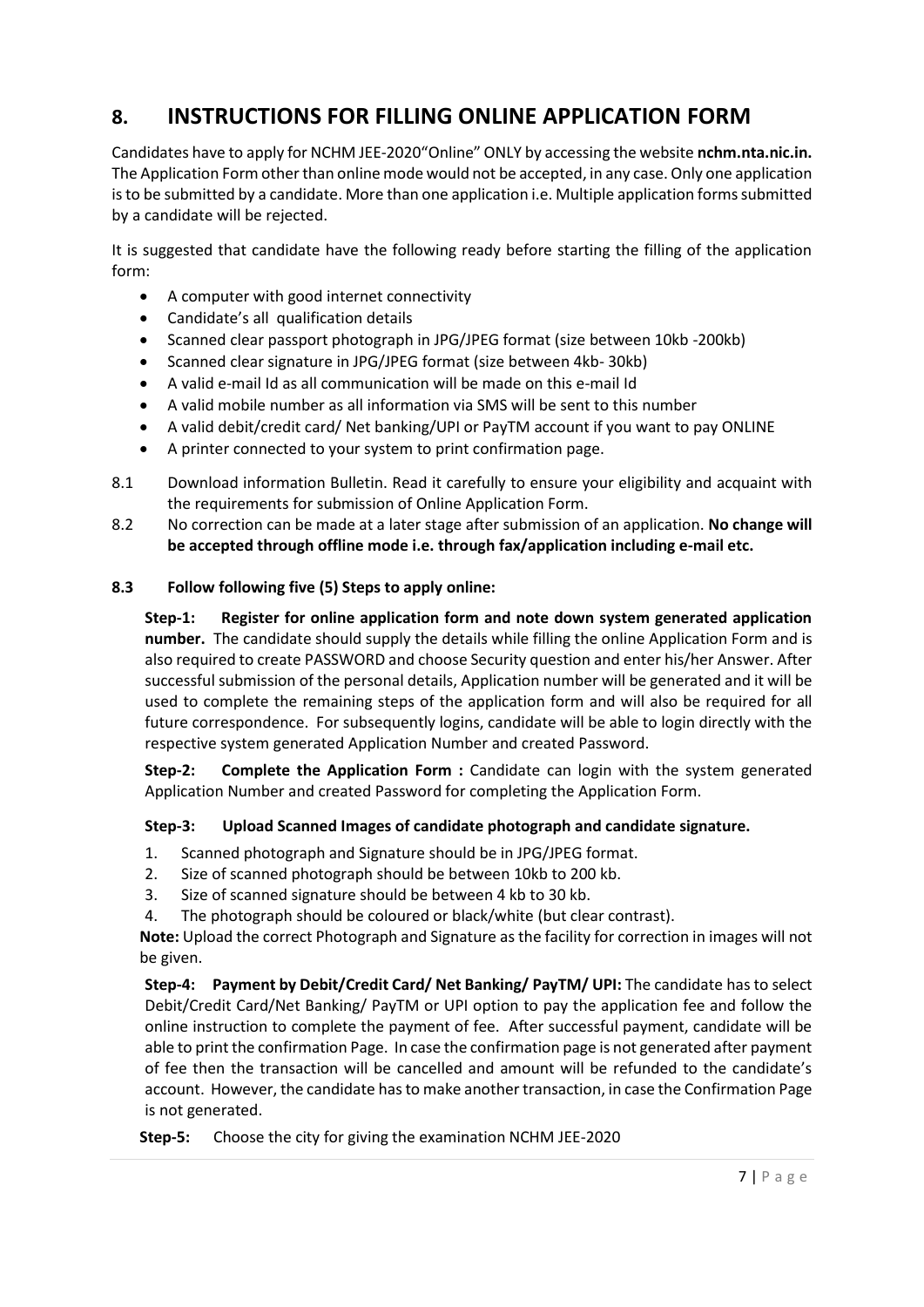#### **Steps can be done together and separately also. Note:**

- i) The final submission of online Application form will remain incomplete if Step-2, Step-3, Step-4 and Step-5 are not completed. Such forms will stand rejected and no correspondence on this account will be entertained.
- ii) No request for refund of fee once remitted by the candidate will be entertained.
- iii) The entire application process of NCHM JEE-2020 is online, including uploading of scanned images, Payment of Fees and Printing of Confirmation page. **Therefore, candidates are not required to send/submit any documents(s) including Confirmation page to NTA through Post/By Hand.**
- iv) Candidates are advised to keep visiting the NTA's website regularly for latest updates and to check their SMS/e-mails.
- v) The NTA can make use of the data generated for the purpose of research and analysis.

All the candidates who have submitted the online application and paid the examination fee till last date will be allowed to appear in NCHM JEE 2020 and their admit cards will be uploaded on the website as per schedule. The NTA do neither verify the information filled by the candidates in application form nor verify any certificate of category/ educational qualification for deciding the eligibility of candidates. The certificates of educational qualification and category (if applied under reserved category) will be verified by the concerned institution. The candidates are, therefore, advised to ensure their eligibility and the category (if applying under reserved category). The NTA will, in no way, be responsible for any wrong/incorrect information furnished by the candidate(s) in their online application form. The letter/e-mail in this regard will not be entertained by the NTA.

The candidates are required to check the status of fee payment at NTA website (**[nchm.nta.nic.in](http://www.ntanchm.nic.in/)**) and if the status is ÓK' the candidate will be able to take the **printout of Confirmation page.** In case, the fee payment status is not ÓK' the candidates are advised as following:

• If the fee is paid through credit/ debit card and status is not OK, it means the transaction is cancelled and the amount will, automatically, be refunded to concerned credit/debit card within 15 days. Therefore, such candidates have to pay the fee once again and ensure the "OK' fee status.

### **9. TEST PATTERN**

**The medium of Question Paper is English& Hindi only**

|                           | Subject                                   | No. of Questions | Duration   |  |
|---------------------------|-------------------------------------------|------------------|------------|--|
| No.                       |                                           |                  |            |  |
|                           | Numerical Ability and Analytical Aptitude | 30               |            |  |
| 2                         | Reasoning and Logical Deduction           | 30               |            |  |
| 3                         | General Knowledge & Current Affairs       | 30               | 03.00 hrs. |  |
| 4                         | English Language                          | 60               |            |  |
|                           | Aptitude for Service Sector               | 50               |            |  |
| <b>GRAND TOTAL</b><br>200 |                                           |                  |            |  |

| <b>Marking Scheme for MCQs</b>              | <b>Correct Answer</b>   | Four mark (+4)      |
|---------------------------------------------|-------------------------|---------------------|
| • Numerical Ability and Analytical Aptitude | <b>Incorrect Answer</b> | Minus one mark (-1) |
| • Reasoning and Logical Deduction           | Unanswered/Marked       | No mark (0)         |
| • General Knowledge & Current Affairs       | for Review              |                     |
| • English Language                          |                         |                     |
| • Aptitude for Service Sector               |                         |                     |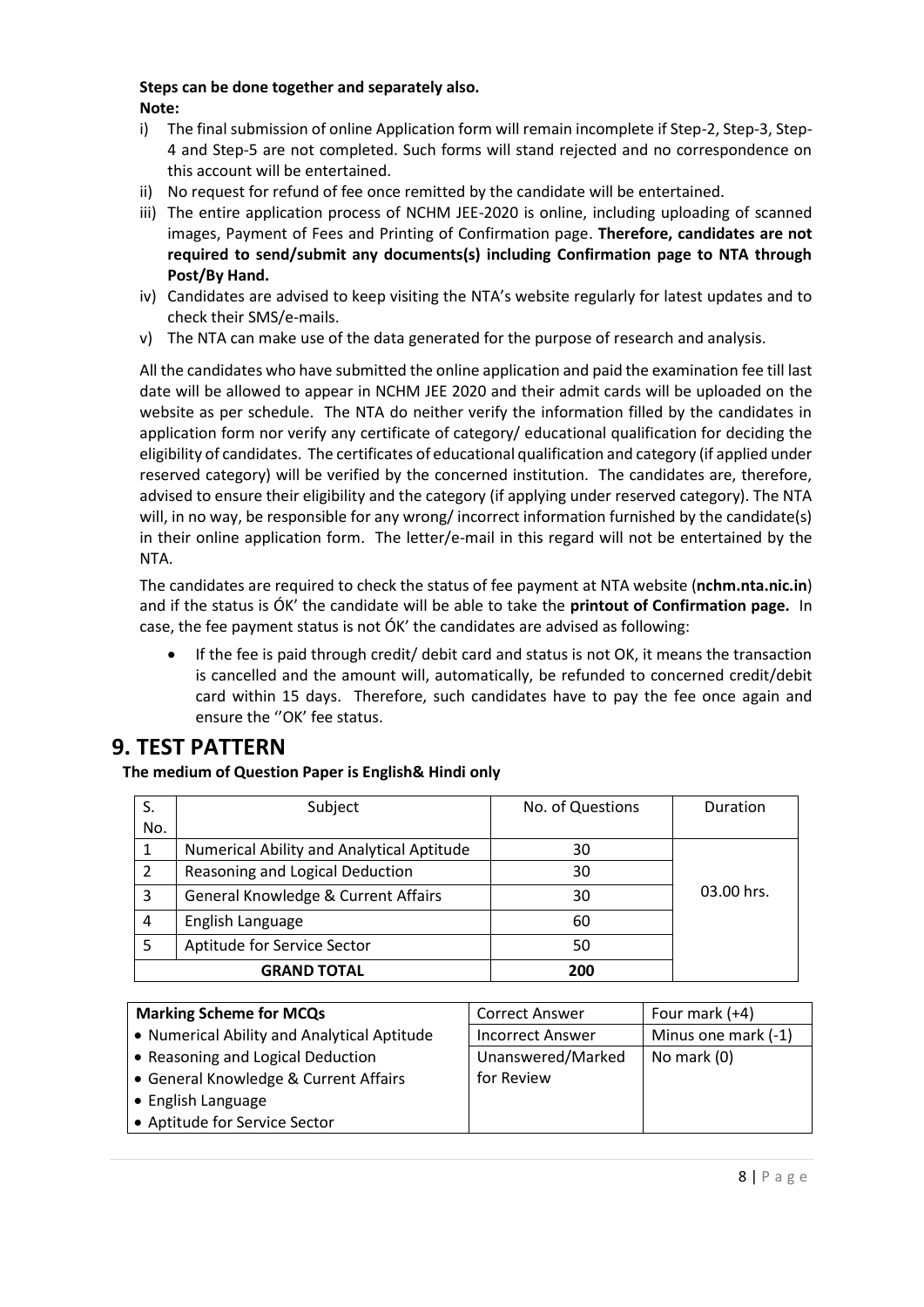At the test centre, each candidate will be seated at a desk with a computer terminal and he/she will be provided with rough papers for calculations and a Pen/Pencil. After the test, candidate must leave the rough papers at the desk. Rough work cannot be done on any other paper/sheet, as nothing will be allowed inside the examination room/hall.

**Candidates are NOT allowed to carry Instrument/ Geometry/ Pencil box, Handbag, Purse, Any kind of Paper/ Stationery/ Textual material (printed or written material), Eatables and Water (loose or packed), Mobile Phone/ Ear Phone/ Microphone/ Pager, Calculator, Camera, Tape Recorder, any metallic item or electronic gadgets etc. in the examination Room/ Hall.**

#### **10. MERIT LIST**

All India merit list of candidates shall be prepared on the basis of marks secured in the NCHM-JEE Computer Based Test (CBT). In case candidates secure equal marks, the merit will be determined as under;

- **i)** Candidate securing higher marks in English component of NCHM JEE shall rank higher,
- **ii)** In case of candidates securing equal marks in NCHM-JEE, as well as in English component of NCHM-JEE, then the candidate securing higher marks in Service Aptitude Component of NCHM-JEE shall rank higher,
- **iii)** In case of tie in (i) and (ii) above, the candidate older in age shall rank higher.

#### **11. RESULT OF CBT TEST**

Result of Computer Based Test shall be announced on the NTA's website **[nchm.nta.nic.in](http://www.ntanchm.nic.in/)** by 15th May 2020.

### **12. ALLOTMENT OF TEST CITY/CENTRE FOR NCHM JEE-2020 EXAMINATION**

The City for examination will be chosen by the applicants after submission of examination fees on first come- first serve basis. However, before submitting the fee, candidate can check the availability of the seat. It may be noted that if the last few seats are available in a city, these may get filled by the time of completing the payment formalities.

The applicants can choose any available city which will be immediately allotted to the applicant. Please note that this will be active only after payment of fees.

There will be a drop down list of States then choose the city where the applicant wishes to give the examination in online computer based test mode.

The city of examination once chosen and allotted cannot be changed and any request in this regard will not be entertained.

NTA will allocate the examination centre in the chosen city, which will be displayed in the admit card.

NTA may change the chosen city and/or the allocated centre for logistic and administrative reasons.

The Centres (Cities) where the NCHM JEE-2020 will be conducted are given in **Annexure-III**.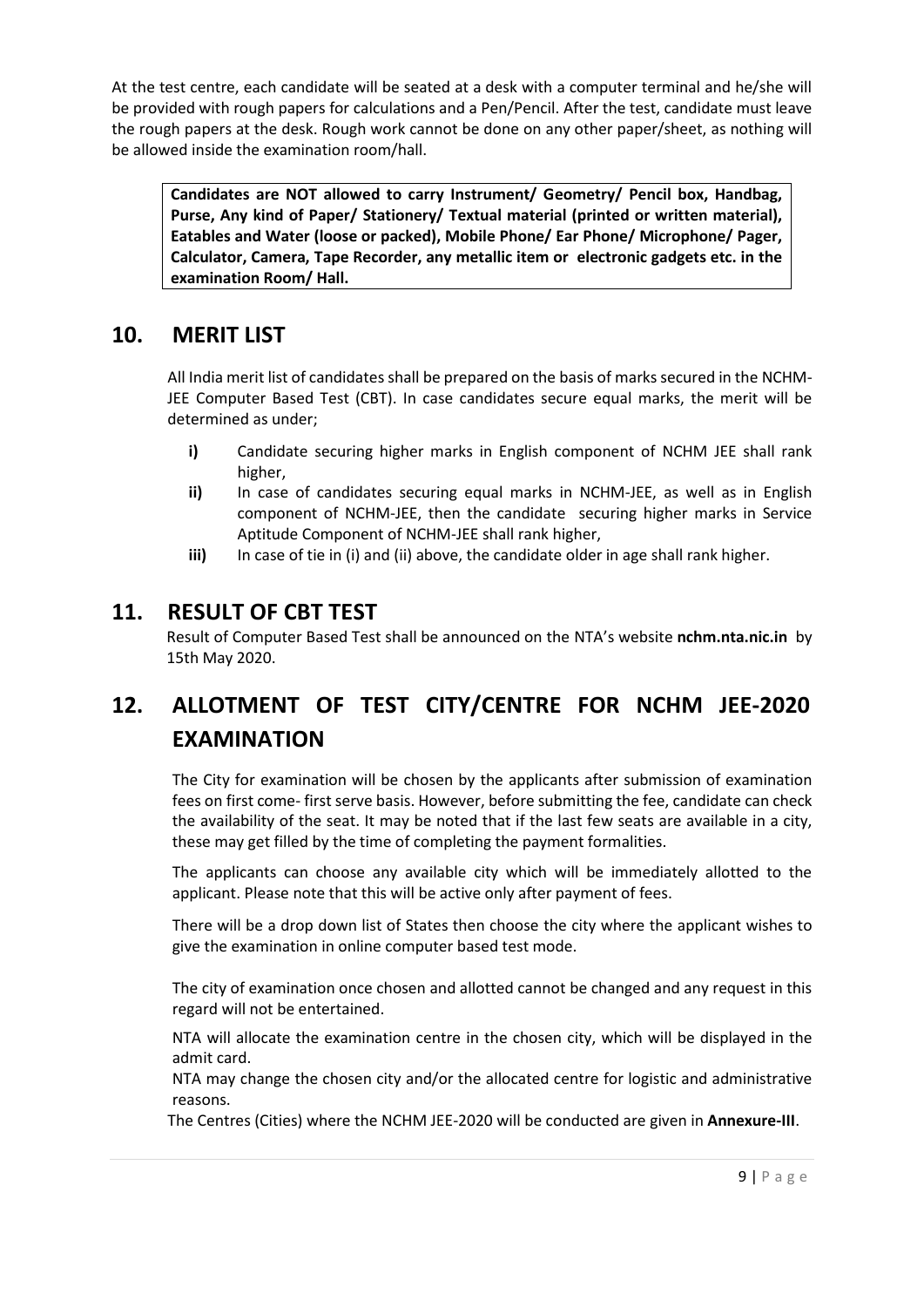### **13. DISPLAY OF PROVISIONAL ANSWER KEYS FOR CHALLENGE AND QUESTION PAPER ATTEMPTED**

After the NCHM JEE-2020 examination, the NTA will display answer keys & recorded responses of multiple choice questions on the NTA's website **[nchmjee.nta.nic.in](http://www.ntanchm.nic.in/)** The details of the date shall be displayed on the NTA's website. The candidates, who are not satisfied with the answer keys and recorded responses, may challenge by filling online application form and paying a processing charge of Rs.200/- per question. The processing charge can be paid by credit/debit

card/net banking. The processing charge once paid is non-refundable.

The NTA's decision on the challenges shall be final and no further communication will be entertained.

#### **14. NCHM JEE SCORE**

The result will be compiled on the basis of final answer keys. No grievance with regard to answer key(s) after declaration of result of NCHM JEE 2020 will be entertained. The raw (actual) marks obtained by a candidate will be considered further for computation of the result of NCHM JEE 2020. No score card will be dispatched to the candidates and the candidates are advised to download their score cards from the website: **nchmjee.[nta.nic.in](http://www.ntanchm.nic.in/)** only.

There shall be no provision for re-valuation/re-checking of the Score. No correspondence in this regard shall be entertained.

The National Testing Agency (NTA) is an examination conducting body and will provide NCHM Score 2020. The NTA does not collect the information regarding total number of seats available in the institutions and reservation criteria followed by the institutions.

### **15. TEST PRACTICE CENTRES**

National Testing Agency (NTA) has established a network of Test Practice Centres spread all over India to help the students aspiring to appear in examinations to be conducted by the NTA from 2020 onwards. The students can practice and train themselves before the examination for the "Computer Based Test (CBT)" mode of examinations.

The experienced, qualified and professional Nodal officer and staff available at the TPC will help and motivate the students to clear their doubts and solve problems and to make them familiar with the CBT mode of examinations.

For details see the NTA Website [www.nta.ac.in](http://www.nta.ac.in/)

### **16. QUERY REDRESSAL SYSTEM (QRS)**

National Testing Agency (NTA) has established a Query Redressal System (QRS), an online web-enabled system developed by NTA. QRS is the platform based on web technology which primarily aims to enable submission of queries/grievances by the Registered Candidate(s) of NCHM-2020 Examination with (24x7) facility for speedy and favorable redressal of the queries/grievances. A Unique Registration Number will be generated for tracking the status of the queries/grievances.

The Registered Candidate(s) are advised to use the online facility for speedy and favorable response before mailing their queries on the official email id of NCHM i.e.[nchm](mailto:nchm-nta@nic.in)[nta@nic.in](mailto:nchm-nta@nic.in)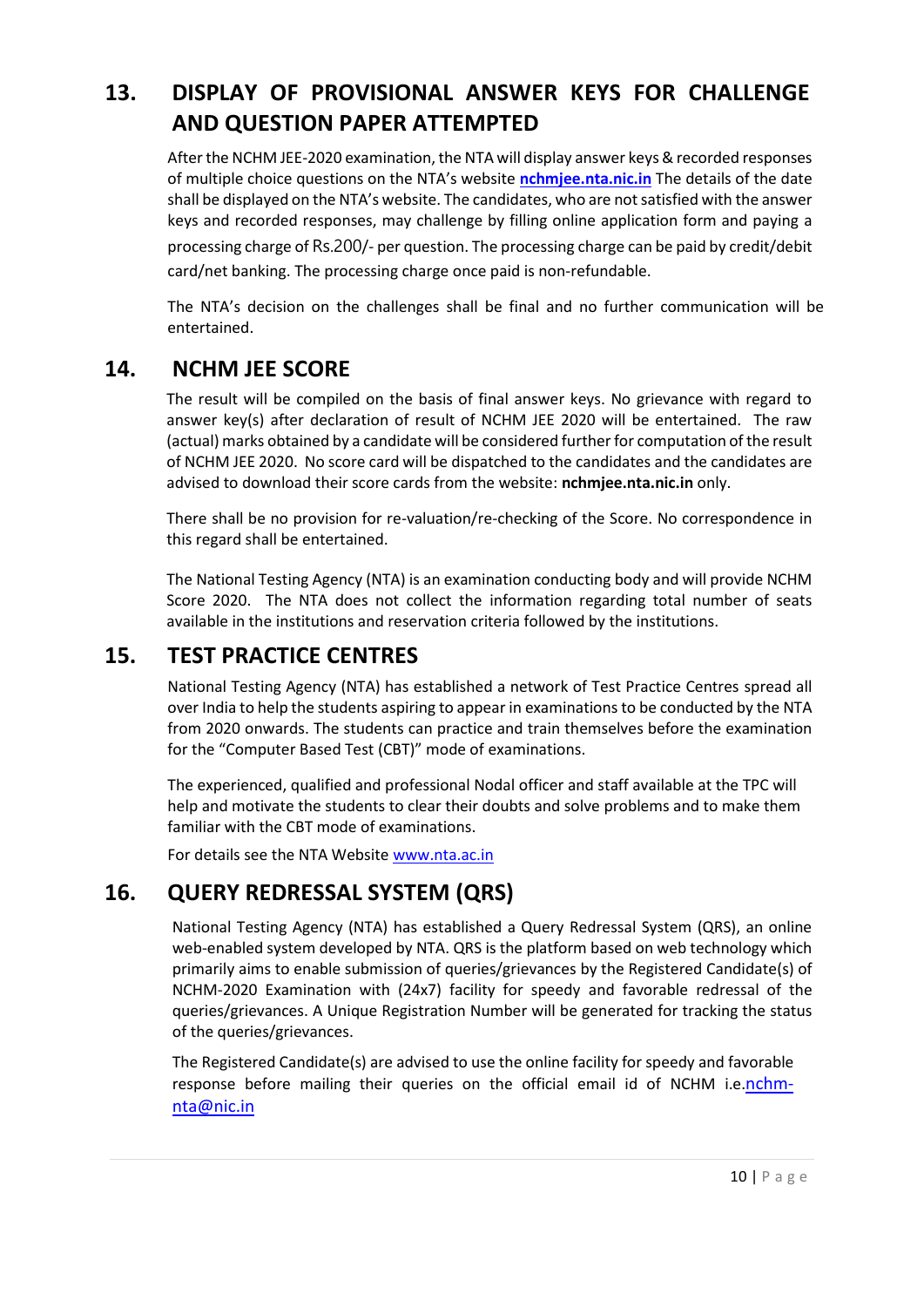### **17. CODE OF CONDUCT FOR CANDIDATES**

Candidates shall maintain perfect silence and attend to their Question Paper only. Any conversation or gesture or disturbance in the Examination Room/Hall shall be deemed as misbehavior. If a candidate is found using unfair means or impersonating, his/her candidature shall be cancelled and he/she will be liable to be debarred for taking examination either permanently or for a specified period according to the nature of offence.

Candidates are not allowed to carry any textual material, Calculators, Docu Pen, Slide Rules, Log Tables, and Electronic Watches with facilities of calculator, printed or written material, and bits of papers, mobile phone, pager or any other device, except the Admit Card inside the Examination Room/Hall. If any candidate is in possession of any of the above item, his/her candidature will be treated as unfair means and his/her current examination will be cancelled & he/she will also be debarred for future examination(s) & the equipment will be seized.

The Candidates, especially those who are carrying the barred items, including the metallic objects such as Kara and Kirpan etc., should report their respective Examination Centers one and half hour before the gate closing time, for ensuring timely checking/frisking and entry to the Examination Hall.

If upon screening at the Examination Centre, it is discovered that any candidate is actually carrying, within the 'Kara' and 'Kirpan', a suspect device, he/she may be asked not to take it in the Examination Hall (as directed by the Hon'ble Delhi High Court vide its Order dated 03.05.2018). The decision of NTA on unfair means will be final and no correspondence will be entertained in this regard.

Candidates MUST bring the following documents on the day of examination at the test centre. Candidates who will not bring these will not be allowed to sit in the examination.

- $\triangleright$  Print copy of Admit Card downloaded from NTA's website.
- $\triangleright$  One passport size photograph (same as uploaded on the Online Application Form) should be taken for pasting on the specific space in the attendance sheet at Centre during NCHM Examination.
- $\triangleright$  Any one of the authorized photo IDs (must be original, valid and non-expired) PAN card/ Driving License/ Voter ID/ Passport/Aadhaar Card (With photograph)/ Ration Card
- $\triangleright$  PwD certificate issued by the authorized medical officer, if claiming the relaxation under PwD category

The candidates shall report at the Examination Centre two hours before the commencement of the examination so as to complete the frisking and registration formalities well before the time. Registration desk will be closed 60 minutes prior to the commencement of examination.

Candidates shall not be permitted to enter in the Examination Center after 8:30 a.m. The candidates are advised to read the instructions on the admit card carefully and follow them during the conduct of the examination.

The candidate must show, on demand, the Admit Card downloaded/printed from the NTA's website for entry in the examination room/hall. A candidate who does not possess the valid Admit Card shall not be permitted for the examination under any circumstances by the Centre Superintendent.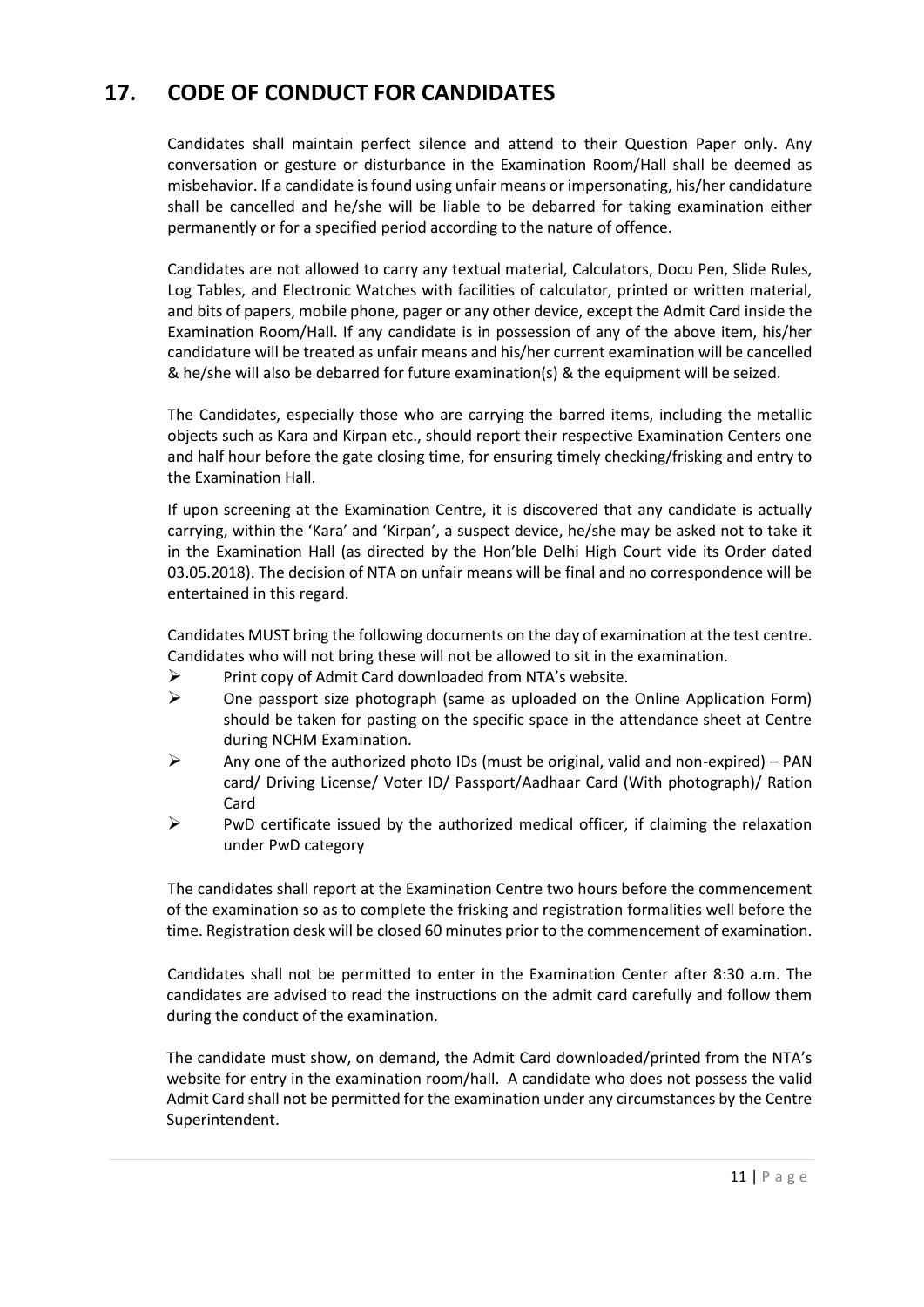A seat indicating roll number will be allocated to each candidate. Candidates should find and sit on their allocated seat only. Any candidate found to have changed room/hall or the seat on his/her own other than allotted, his/her candidature shall be cancelled and no plea would be accepted for it.

No candidate, without the special permission of the Centre Superintendent or the Invigilator concerned, will leave his/her seat or Examination Room/Hall until the full duration of the paper is over. Candidates must follow the instructions strictly as instructed by the Centre Superintendent/Invigilators. Candidates should not leave the room/hall without handing over their rough sheets to the invigilator on duty in the Room/Hall.

Smoking, chewing gutka, spitting etc. in the Examination Room/Hall is strictly prohibited.

For those who are unable to appear on the scheduled date of tests for any reason, the NTA shall not be responsible for conduct of re-test, under any circumstances.

#### **18. WEEDING OUT RULES**

The record of NCHM JEE – 2020 would be preserved upto 60 days from the date of declaration of result.

### **19. LEGAL JURISDICTION**

All disputes pertaining to the conduct of NCHM JEE – 2020 Examination including Results shall fall within the jurisdiction of Delhi only. The Senior Director (Admin) of the NTA shall be the official by whose designation the NTA may sue or be sued.

### **20. FOR COUNSELLING AND OTHER ADMISSION RELATED INFORMATION**

Please refer to the link:**[www.nchmcounselling.nic.in](http://www.nchmcounselling.nic.in/)**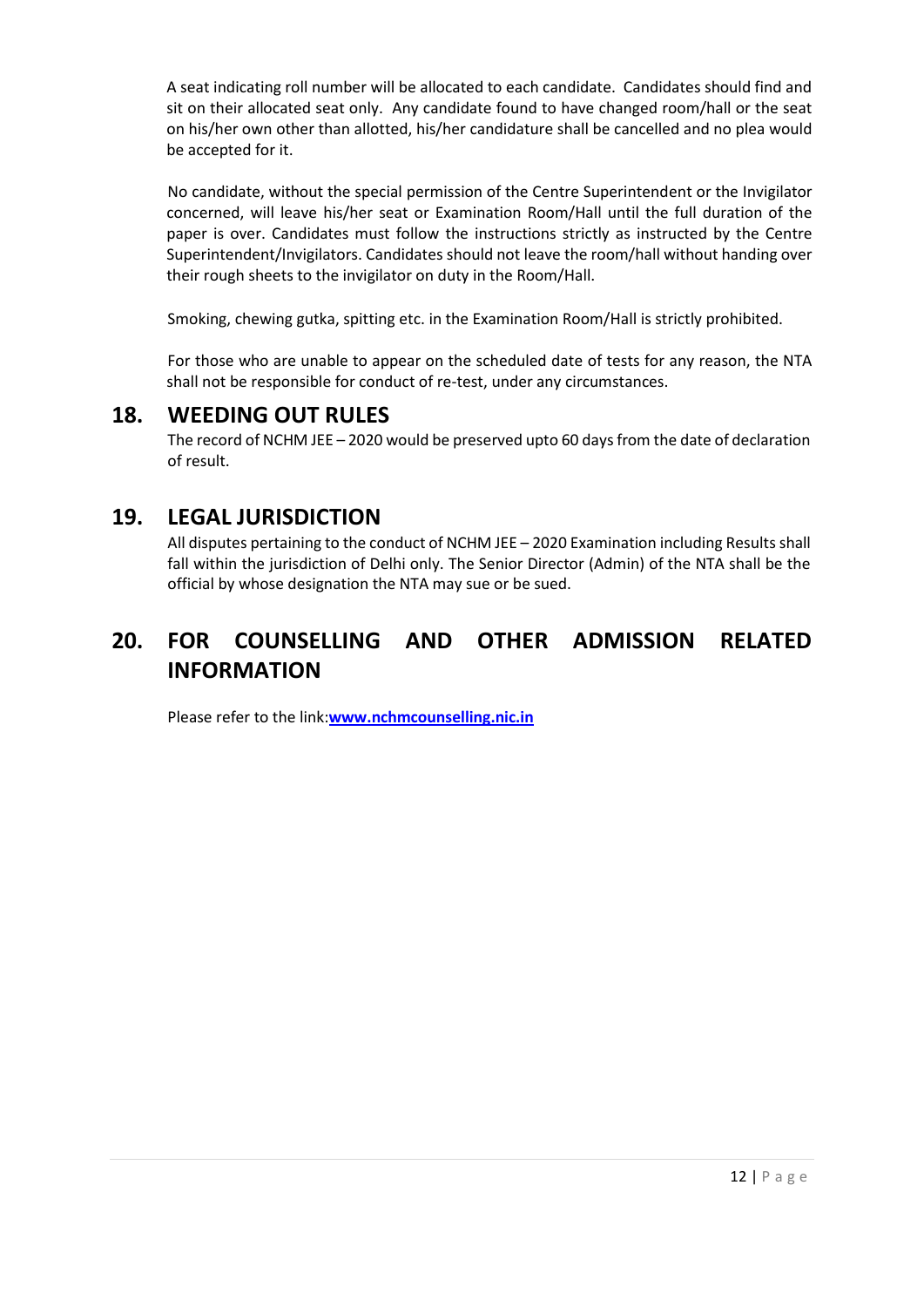#### **ANNEXURE-I**

#### **LIST OF AFFILIATED INSTITUTES OF HOTEL MANAGEMENT**

| B.Sc.HHA<br>CENTRAL GOVERNMENT INSTITUTE OF HOTEL MANGEMENT<br>$\mathbf{1}$<br>285<br>Institute of Hotel Management<br>S J Polytechnic Campus<br>Tel:080-22262960<br>Near M S Building & SKSJT Boys Hostel<br>Email:ihmbengaluru@gmail.com<br>Bengaluru-560001<br>Website:www.ihmbangalore.kar.nic.in<br>342<br>$\overline{2}$<br>Institute of Hotel Management<br>1100 Quarters,<br>Tel.: 0755-2464397;<br>Near Academy of Admn<br>E-mail: ihmbhopal86@gmail.com<br>Website: www.ihmbpl.com<br>Bhopal-462017<br>3<br>Institute of Hotel Management<br>Tel.: 0674-2589241<br>288<br>Veer Surendra Sai Nagar<br>E-mail: hospitality@ihmbbs.org<br>Bhubaneswar-751 007<br>Website: www.ihmbbs.org<br>$\overline{4}$<br>Tel.: 044-22542029;<br>Institute of Hotel Management<br>347<br>E-mail: ihmchen@dataone.in<br>CIT Campus, TTTI Tharamani P.O.<br>Chennai-600113<br>Website: www.ihmchennai.org<br>5<br>Ambedkar Institute of Hotel Management<br>Tel.: 0172-2604833<br>288<br>Sector 42 D,<br>E-mail: aihm_chd@yahoo.Com<br>Chandigarh - 160036<br>Website: www.ihmchandigarh.org<br>6<br>Tel.: 011-25841411 / 25840147<br>Institute of Hotel Management<br>305<br>E-mail: ihmpusa@rediffmail.com<br>Pusa Campus<br>New Delhi- 110012<br>Website: www.ihmpusa.net<br>Tel.: 079-23276657<br>$\overline{7}$<br>335<br>Institute of Hotel Management<br>BhaijipuraPatia, Kudasan - P.O.<br>E-mail: principal@ihmahmedabad.com<br>Gandhinagar- 382421<br>Website: www.ihmahmedabad.com<br>Institute of Hotel Management<br>Tel.: 0832-2417252<br>8<br>422<br>P.O. Alto Porvorim, Bardez,<br>E-mail: ihmgoa@sancharnet.in<br>Goa-403 521<br>Website: www.ihmgoa.nic.in<br>9<br>Tel.: 01874-222501<br>Institute of Hotel Management<br>234<br>Village Bariar, G.T. Road<br>E-mail: mail.ihmgsp@gmail.com<br>Gurdaspur-143521<br>Website: www.ihmgurdaspur.org | S.No | <b>INSTITUTE &amp; ADDRESS</b> | Tel/Email/Website | <b>INTAKE IN</b> |
|-------------------------------------------------------------------------------------------------------------------------------------------------------------------------------------------------------------------------------------------------------------------------------------------------------------------------------------------------------------------------------------------------------------------------------------------------------------------------------------------------------------------------------------------------------------------------------------------------------------------------------------------------------------------------------------------------------------------------------------------------------------------------------------------------------------------------------------------------------------------------------------------------------------------------------------------------------------------------------------------------------------------------------------------------------------------------------------------------------------------------------------------------------------------------------------------------------------------------------------------------------------------------------------------------------------------------------------------------------------------------------------------------------------------------------------------------------------------------------------------------------------------------------------------------------------------------------------------------------------------------------------------------------------------------------------------------------------------------------------------------------------------------------------------------------------------------------------------------------------|------|--------------------------------|-------------------|------------------|
|                                                                                                                                                                                                                                                                                                                                                                                                                                                                                                                                                                                                                                                                                                                                                                                                                                                                                                                                                                                                                                                                                                                                                                                                                                                                                                                                                                                                                                                                                                                                                                                                                                                                                                                                                                                                                                                             |      |                                |                   |                  |
|                                                                                                                                                                                                                                                                                                                                                                                                                                                                                                                                                                                                                                                                                                                                                                                                                                                                                                                                                                                                                                                                                                                                                                                                                                                                                                                                                                                                                                                                                                                                                                                                                                                                                                                                                                                                                                                             |      |                                |                   |                  |
|                                                                                                                                                                                                                                                                                                                                                                                                                                                                                                                                                                                                                                                                                                                                                                                                                                                                                                                                                                                                                                                                                                                                                                                                                                                                                                                                                                                                                                                                                                                                                                                                                                                                                                                                                                                                                                                             |      |                                |                   |                  |
|                                                                                                                                                                                                                                                                                                                                                                                                                                                                                                                                                                                                                                                                                                                                                                                                                                                                                                                                                                                                                                                                                                                                                                                                                                                                                                                                                                                                                                                                                                                                                                                                                                                                                                                                                                                                                                                             |      |                                |                   |                  |
|                                                                                                                                                                                                                                                                                                                                                                                                                                                                                                                                                                                                                                                                                                                                                                                                                                                                                                                                                                                                                                                                                                                                                                                                                                                                                                                                                                                                                                                                                                                                                                                                                                                                                                                                                                                                                                                             |      |                                |                   |                  |
|                                                                                                                                                                                                                                                                                                                                                                                                                                                                                                                                                                                                                                                                                                                                                                                                                                                                                                                                                                                                                                                                                                                                                                                                                                                                                                                                                                                                                                                                                                                                                                                                                                                                                                                                                                                                                                                             |      |                                |                   |                  |
|                                                                                                                                                                                                                                                                                                                                                                                                                                                                                                                                                                                                                                                                                                                                                                                                                                                                                                                                                                                                                                                                                                                                                                                                                                                                                                                                                                                                                                                                                                                                                                                                                                                                                                                                                                                                                                                             |      |                                |                   |                  |
|                                                                                                                                                                                                                                                                                                                                                                                                                                                                                                                                                                                                                                                                                                                                                                                                                                                                                                                                                                                                                                                                                                                                                                                                                                                                                                                                                                                                                                                                                                                                                                                                                                                                                                                                                                                                                                                             |      |                                |                   |                  |
|                                                                                                                                                                                                                                                                                                                                                                                                                                                                                                                                                                                                                                                                                                                                                                                                                                                                                                                                                                                                                                                                                                                                                                                                                                                                                                                                                                                                                                                                                                                                                                                                                                                                                                                                                                                                                                                             |      |                                |                   |                  |
|                                                                                                                                                                                                                                                                                                                                                                                                                                                                                                                                                                                                                                                                                                                                                                                                                                                                                                                                                                                                                                                                                                                                                                                                                                                                                                                                                                                                                                                                                                                                                                                                                                                                                                                                                                                                                                                             |      |                                |                   |                  |
|                                                                                                                                                                                                                                                                                                                                                                                                                                                                                                                                                                                                                                                                                                                                                                                                                                                                                                                                                                                                                                                                                                                                                                                                                                                                                                                                                                                                                                                                                                                                                                                                                                                                                                                                                                                                                                                             |      |                                |                   |                  |
|                                                                                                                                                                                                                                                                                                                                                                                                                                                                                                                                                                                                                                                                                                                                                                                                                                                                                                                                                                                                                                                                                                                                                                                                                                                                                                                                                                                                                                                                                                                                                                                                                                                                                                                                                                                                                                                             |      |                                |                   |                  |
|                                                                                                                                                                                                                                                                                                                                                                                                                                                                                                                                                                                                                                                                                                                                                                                                                                                                                                                                                                                                                                                                                                                                                                                                                                                                                                                                                                                                                                                                                                                                                                                                                                                                                                                                                                                                                                                             |      |                                |                   |                  |
|                                                                                                                                                                                                                                                                                                                                                                                                                                                                                                                                                                                                                                                                                                                                                                                                                                                                                                                                                                                                                                                                                                                                                                                                                                                                                                                                                                                                                                                                                                                                                                                                                                                                                                                                                                                                                                                             |      |                                |                   |                  |
|                                                                                                                                                                                                                                                                                                                                                                                                                                                                                                                                                                                                                                                                                                                                                                                                                                                                                                                                                                                                                                                                                                                                                                                                                                                                                                                                                                                                                                                                                                                                                                                                                                                                                                                                                                                                                                                             |      |                                |                   |                  |
|                                                                                                                                                                                                                                                                                                                                                                                                                                                                                                                                                                                                                                                                                                                                                                                                                                                                                                                                                                                                                                                                                                                                                                                                                                                                                                                                                                                                                                                                                                                                                                                                                                                                                                                                                                                                                                                             |      |                                |                   |                  |
|                                                                                                                                                                                                                                                                                                                                                                                                                                                                                                                                                                                                                                                                                                                                                                                                                                                                                                                                                                                                                                                                                                                                                                                                                                                                                                                                                                                                                                                                                                                                                                                                                                                                                                                                                                                                                                                             |      |                                |                   |                  |
|                                                                                                                                                                                                                                                                                                                                                                                                                                                                                                                                                                                                                                                                                                                                                                                                                                                                                                                                                                                                                                                                                                                                                                                                                                                                                                                                                                                                                                                                                                                                                                                                                                                                                                                                                                                                                                                             |      |                                |                   |                  |
|                                                                                                                                                                                                                                                                                                                                                                                                                                                                                                                                                                                                                                                                                                                                                                                                                                                                                                                                                                                                                                                                                                                                                                                                                                                                                                                                                                                                                                                                                                                                                                                                                                                                                                                                                                                                                                                             |      |                                |                   |                  |
|                                                                                                                                                                                                                                                                                                                                                                                                                                                                                                                                                                                                                                                                                                                                                                                                                                                                                                                                                                                                                                                                                                                                                                                                                                                                                                                                                                                                                                                                                                                                                                                                                                                                                                                                                                                                                                                             |      |                                |                   |                  |
|                                                                                                                                                                                                                                                                                                                                                                                                                                                                                                                                                                                                                                                                                                                                                                                                                                                                                                                                                                                                                                                                                                                                                                                                                                                                                                                                                                                                                                                                                                                                                                                                                                                                                                                                                                                                                                                             |      |                                |                   |                  |
|                                                                                                                                                                                                                                                                                                                                                                                                                                                                                                                                                                                                                                                                                                                                                                                                                                                                                                                                                                                                                                                                                                                                                                                                                                                                                                                                                                                                                                                                                                                                                                                                                                                                                                                                                                                                                                                             |      |                                |                   |                  |
|                                                                                                                                                                                                                                                                                                                                                                                                                                                                                                                                                                                                                                                                                                                                                                                                                                                                                                                                                                                                                                                                                                                                                                                                                                                                                                                                                                                                                                                                                                                                                                                                                                                                                                                                                                                                                                                             |      |                                |                   |                  |
|                                                                                                                                                                                                                                                                                                                                                                                                                                                                                                                                                                                                                                                                                                                                                                                                                                                                                                                                                                                                                                                                                                                                                                                                                                                                                                                                                                                                                                                                                                                                                                                                                                                                                                                                                                                                                                                             |      |                                |                   |                  |
|                                                                                                                                                                                                                                                                                                                                                                                                                                                                                                                                                                                                                                                                                                                                                                                                                                                                                                                                                                                                                                                                                                                                                                                                                                                                                                                                                                                                                                                                                                                                                                                                                                                                                                                                                                                                                                                             |      |                                |                   |                  |
|                                                                                                                                                                                                                                                                                                                                                                                                                                                                                                                                                                                                                                                                                                                                                                                                                                                                                                                                                                                                                                                                                                                                                                                                                                                                                                                                                                                                                                                                                                                                                                                                                                                                                                                                                                                                                                                             |      |                                |                   |                  |
|                                                                                                                                                                                                                                                                                                                                                                                                                                                                                                                                                                                                                                                                                                                                                                                                                                                                                                                                                                                                                                                                                                                                                                                                                                                                                                                                                                                                                                                                                                                                                                                                                                                                                                                                                                                                                                                             |      |                                |                   |                  |
|                                                                                                                                                                                                                                                                                                                                                                                                                                                                                                                                                                                                                                                                                                                                                                                                                                                                                                                                                                                                                                                                                                                                                                                                                                                                                                                                                                                                                                                                                                                                                                                                                                                                                                                                                                                                                                                             |      |                                |                   |                  |
|                                                                                                                                                                                                                                                                                                                                                                                                                                                                                                                                                                                                                                                                                                                                                                                                                                                                                                                                                                                                                                                                                                                                                                                                                                                                                                                                                                                                                                                                                                                                                                                                                                                                                                                                                                                                                                                             |      |                                |                   |                  |
|                                                                                                                                                                                                                                                                                                                                                                                                                                                                                                                                                                                                                                                                                                                                                                                                                                                                                                                                                                                                                                                                                                                                                                                                                                                                                                                                                                                                                                                                                                                                                                                                                                                                                                                                                                                                                                                             |      |                                |                   |                  |
|                                                                                                                                                                                                                                                                                                                                                                                                                                                                                                                                                                                                                                                                                                                                                                                                                                                                                                                                                                                                                                                                                                                                                                                                                                                                                                                                                                                                                                                                                                                                                                                                                                                                                                                                                                                                                                                             |      |                                |                   |                  |
| 10<br>Tel.: 0361-2337245<br>Institute of Hotel Management                                                                                                                                                                                                                                                                                                                                                                                                                                                                                                                                                                                                                                                                                                                                                                                                                                                                                                                                                                                                                                                                                                                                                                                                                                                                                                                                                                                                                                                                                                                                                                                                                                                                                                                                                                                                   |      |                                |                   |                  |
| VIP Road, Upper Hengrabari, Barabari<br>E-Mail: principal@ihmctanghy.org.in<br>230                                                                                                                                                                                                                                                                                                                                                                                                                                                                                                                                                                                                                                                                                                                                                                                                                                                                                                                                                                                                                                                                                                                                                                                                                                                                                                                                                                                                                                                                                                                                                                                                                                                                                                                                                                          |      |                                |                   |                  |
| Guwahati-781 036<br>Website: www.ihmctanghy.org.in                                                                                                                                                                                                                                                                                                                                                                                                                                                                                                                                                                                                                                                                                                                                                                                                                                                                                                                                                                                                                                                                                                                                                                                                                                                                                                                                                                                                                                                                                                                                                                                                                                                                                                                                                                                                          |      |                                |                   |                  |
| 11<br>300                                                                                                                                                                                                                                                                                                                                                                                                                                                                                                                                                                                                                                                                                                                                                                                                                                                                                                                                                                                                                                                                                                                                                                                                                                                                                                                                                                                                                                                                                                                                                                                                                                                                                                                                                                                                                                                   |      |                                |                   |                  |
| Institute of Hotel Management<br>Tel.: 0751-2471477;                                                                                                                                                                                                                                                                                                                                                                                                                                                                                                                                                                                                                                                                                                                                                                                                                                                                                                                                                                                                                                                                                                                                                                                                                                                                                                                                                                                                                                                                                                                                                                                                                                                                                                                                                                                                        |      |                                |                   |                  |
| E-mail: ihmgwl@gmail.com<br>Airport Road, Maharajpur P.O.                                                                                                                                                                                                                                                                                                                                                                                                                                                                                                                                                                                                                                                                                                                                                                                                                                                                                                                                                                                                                                                                                                                                                                                                                                                                                                                                                                                                                                                                                                                                                                                                                                                                                                                                                                                                   |      |                                |                   |                  |
| Gwalior- 474 005<br>Website: www.ihmgwalior.net                                                                                                                                                                                                                                                                                                                                                                                                                                                                                                                                                                                                                                                                                                                                                                                                                                                                                                                                                                                                                                                                                                                                                                                                                                                                                                                                                                                                                                                                                                                                                                                                                                                                                                                                                                                                             |      |                                |                   |                  |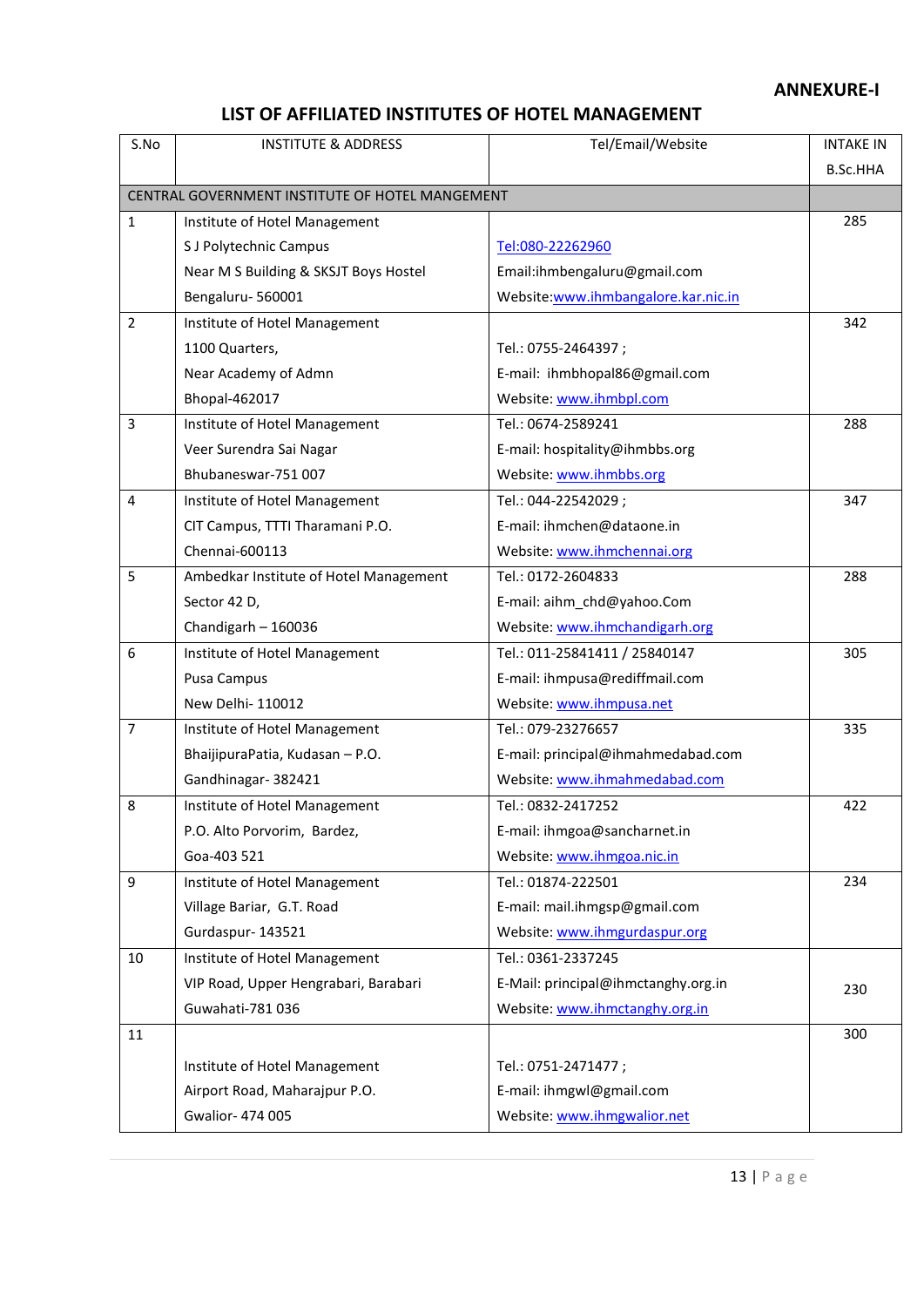| S.No | <b>INSTITUTE &amp; ADDRESS</b>                | Tel/Email/Website                  | <b>INTAKE IN</b> |
|------|-----------------------------------------------|------------------------------------|------------------|
|      |                                               |                                    | B.Sc.HHA         |
| 12   | Institute of Hotel Management                 | Ph: 06224-274937                   | 285              |
|      | Near Ramashish Chowk, Opp. State Circuit      | Email-hajipurihm@gmail.com         |                  |
|      | House, Hajipur (Vaishali) - 844102            | Website: www.ihmhajipur.net        |                  |
| 13   | Institute of Hotel Management                 | Tel.: 040-27427569;                | 285              |
|      | F Row, D D Colony, Vidyanagar                 | E-mail: ihmhyd.principal@gmail.com |                  |
|      | Hyderabad-500007                              | Website: www.ihmhyd.org            |                  |
| 14   | Institute of Hotel Management                 | Tel.: 0141-2202812,                | 230              |
|      | Sikar Road, Near Bani Park Police Station     | E-mail:ihm_jpr@rediffmail.com      |                  |
|      | Jaipur-302017                                 | Website: www.ihmjaipur.com         |                  |
| 15   |                                               |                                    | 380              |
|      | Institute of Hotel Management                 | Tel.: 033-24014124;                |                  |
|      | P-16, Taratola Road                           | E-mail: mail@ihmkolkata.org        |                  |
|      | Kolkata- 700 088                              | Website: www.ihmkolkata.org        |                  |
| 16   | Institute of Hotel Management                 | Tel.: 0522-4077414;                | 342              |
|      | Seed Farm, Sector-G, Aliganj                  | E-mail: ihmlucknow@gmail.com       |                  |
|      | Lucknow-226024                                | Website: www.ihmlucknow.com        |                  |
| 17   | Institute of Hotel Management                 | Tel.: 022-24457241 / 24457242      | 456              |
|      | Veer Sawarkar Marg, Dadar(W)                  | Fax: 022-24449779                  |                  |
|      | Mumbai- 400 028                               | E-mail: director@ihmctan.edu       |                  |
|      |                                               | Website: www.ihmctan.edu           |                  |
| 18   | Institute of Hotel Management                 | Tel.: 0364-2912252                 | 160              |
|      | Mawkasiang, Mawdiandiang                      | E-mail: ihmctan.shillong@gmail.com |                  |
|      | East Khasi Hills, Shillong- 793 018           | Website: www.ihmshillong.nic.in    |                  |
| 19   | Institute of Hotel Management                 | Tel.: 0177-2648208;                | 380              |
|      | Kufri                                         | E-mail: ihmkufri@yahoo.com         |                  |
|      | Shimla- 171 012                               | Website: www.ihmshimla.com         |                  |
| 20   | Institute of Hotel Management                 | Tel.: 0194-2312234 ;               | 203              |
|      | Rajbagh                                       | E-Mail: ihm@ihmsrinagar.org        |                  |
|      | Srinagar-190008                               | Website: www.ihmsrinagar.org       |                  |
| 21   | Institute of Hotel Management                 | Tel.: 0471-2480283;                | 298              |
|      | G V Raja Road, Kovalam P.O.                   | E-Mail: principal@ihmctkovalam.org |                  |
|      | Thiruvananthapuram-695527                     | Website: www.ihmctkovalam.org      |                  |
|      | PSU INSTITUTE OF HOTEL MANGEMENT              |                                    |                  |
| 22   | ASHOK Institute of Hotel Management           | Tel:011-26110606/2834              | 90               |
|      | Hotel Samrat, Chanakya Puri                   | Email:itdc.aithtm@gmail.com        |                  |
|      | New Delhi-110021                              | Website:theashokgroup.com          |                  |
|      | STATE GOVERNMENT INSTITUTE OF HOTEL MANGEMENT |                                    |                  |
| 23   | Chandigarh Institute of Hotel management      | Tel.: 0172-26760224;               | 120              |
|      | Sector 42 D                                   | E mail: cihm42@gmail.com           |                  |
|      | Chandigarh-160036                             | Website: www.cihmct.com            |                  |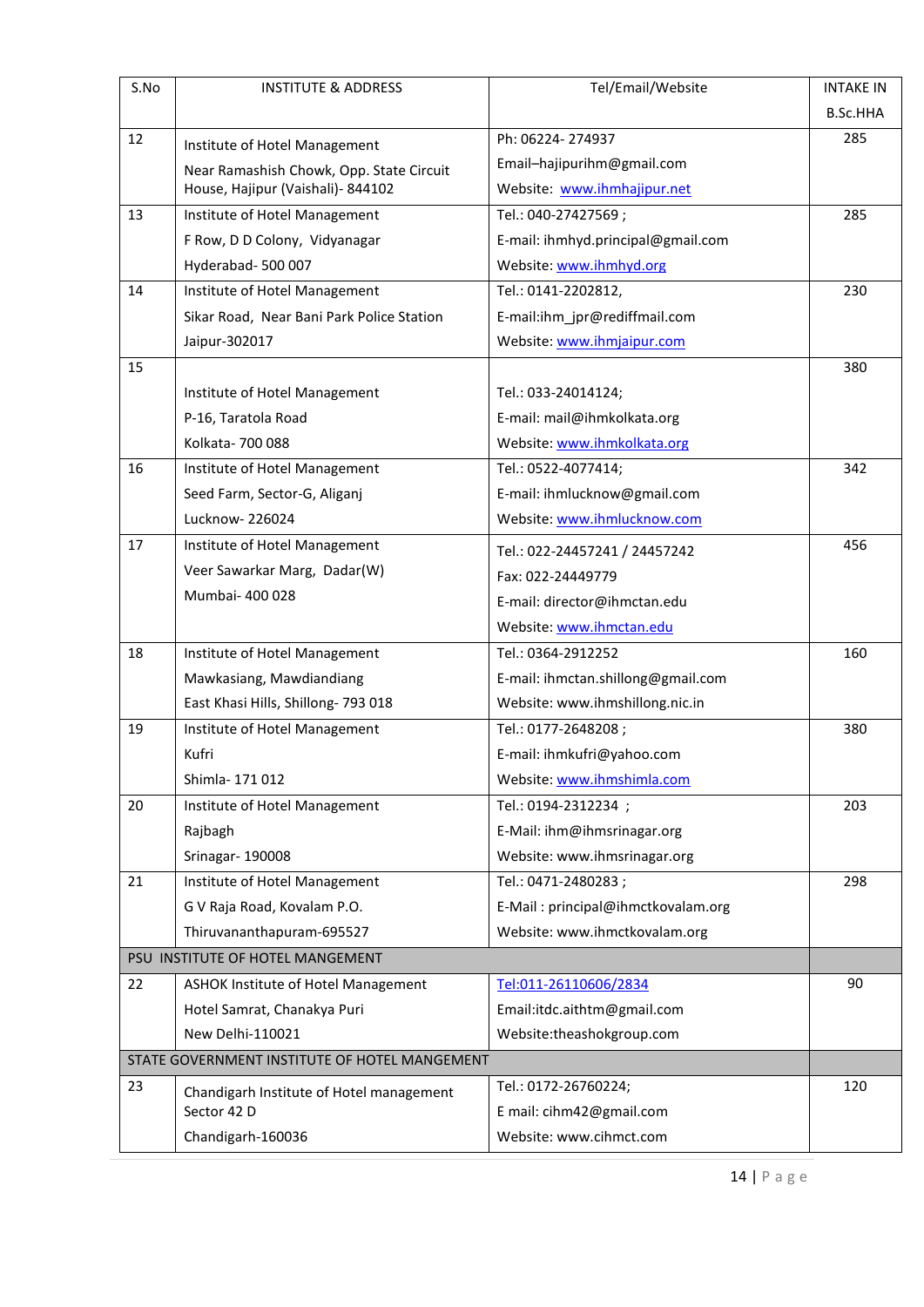| S.No | <b>INSTITUTE &amp; ADDRESS</b>       | Tel/Email/Website                   | <b>INTAKE IN</b> |
|------|--------------------------------------|-------------------------------------|------------------|
|      |                                      |                                     | <b>B.Sc.HHA</b>  |
| 24   | Delhi Institute of Hotel Management  | Tel.: 011-26214812                  | 120              |
|      | Lajpat Nagar-IV, Behind LSR College  | E mail: principaldihm@yahoo.com     |                  |
|      | New Delhi 110024                     | Website: www.dihm.net               |                  |
| 25   | Institute of Hotel Management        | Ph:0135-2550272                     | 140              |
|      | Near Tapkeshwar Temple, GarhiCantt   | E-mail - ihmdehradun@gmail.com      |                  |
|      | Dehradun 248003                      | Website: www.ihmddn.com             |                  |
| 26   | Institute of Hotel Management        | Tel:0129-4052466                    | 140              |
|      | <b>Badkal Lake Crossing,</b>         | E-Mail: ihmfaridabad@gmail.com      |                  |
|      | Faridabad-121001                     | Website: www.ihmfaridabad.com       |                  |
| 27   | State Institute of Hotel Management  | Tel.: 03592-252435                  | 80               |
|      | Sajong, Rumtek, Ranipol              | E-mail:ihmgangtok@rediffmail.com    |                  |
|      | Gangtok- 737 135                     | Website:www.ihmgangtok.com          |                  |
| 28   | State Institute of Hotel Management  |                                     | 100              |
|      | Govt Polytechnic Campus              | Tel.: 0291-2616929,                 |                  |
|      | Near Bhagatkikothi, New Pali Road    | E-mail: sihmjodhpur@rediffmail.com  |                  |
|      | Jodhpur-342 001                      | Website: www.ihmjodhpur.com         |                  |
| 29   | State Institute of Hotel Management  |                                     | 60               |
|      | Varakkal Beach                       | Tel: 0495-2385861                   |                  |
|      | West Hills                           | E-mail: sihmcalicut@gmail.com       |                  |
|      | Kozhikode- 673 005                   | Website: www.sihmkerala.com         |                  |
| 30   | Institute of Hotel Management        | Tel.: 01744-238766                  | 130              |
|      | JyotisarMarg,                        | E-mail: principal@ihmkkr.com        |                  |
|      | Kurukshetra-136119                   | Website: www.ihmkkr.com             |                  |
| 31   | Institute of Hotel Management        | Tel: 0164-2430454                   | 120              |
|      | Industrial Growth Center, Mansa Road | E-mail: ihm@ihmbti.com              |                  |
|      | Bathinda- 151 001                    | Website: www.ihmbti.com             |                  |
| 32   | State Institute of Hotel Management  | Tel.: 01972-218318                  | 120              |
|      | Sasan, Jhaniari- P.O.                | E-mail: sihm.hamirpur@gmail.com     |                  |
|      | Hamirpur- 177001                     | Website: www.sihmhamirpur.org       |                  |
| 33   | Institute of Hotel Management        | Tel.& Fax: 08866450383              | 100              |
|      | Dr B B A Polytechnic Campus          | E-mail: ihmsilvassa@gamil.com       |                  |
|      | Karad, Silvassa- 396 230             | Website:www.ihmsilvassa.com         |                  |
| 34   | State Institute of Hotel Management  | Tel.: 0431-2500660                  | 90               |
|      | Thuvakudi, Tiruchirappalli- 620015   | E-mail: sihmct1@gmail.com           |                  |
|      |                                      | Website:sihmct.org                  |                  |
| 35   | State Institute of Hotel Management  | Tel.: 01262-215533;                 | 160              |
|      | Near Tilyar Lake                     | E-mail:principalihmrohtak@gmail.com |                  |
|      | Rohtak-124 001                       | Website:www.ihmrohtak.com           |                  |
|      |                                      |                                     |                  |
|      |                                      |                                     |                  |
|      |                                      |                                     |                  |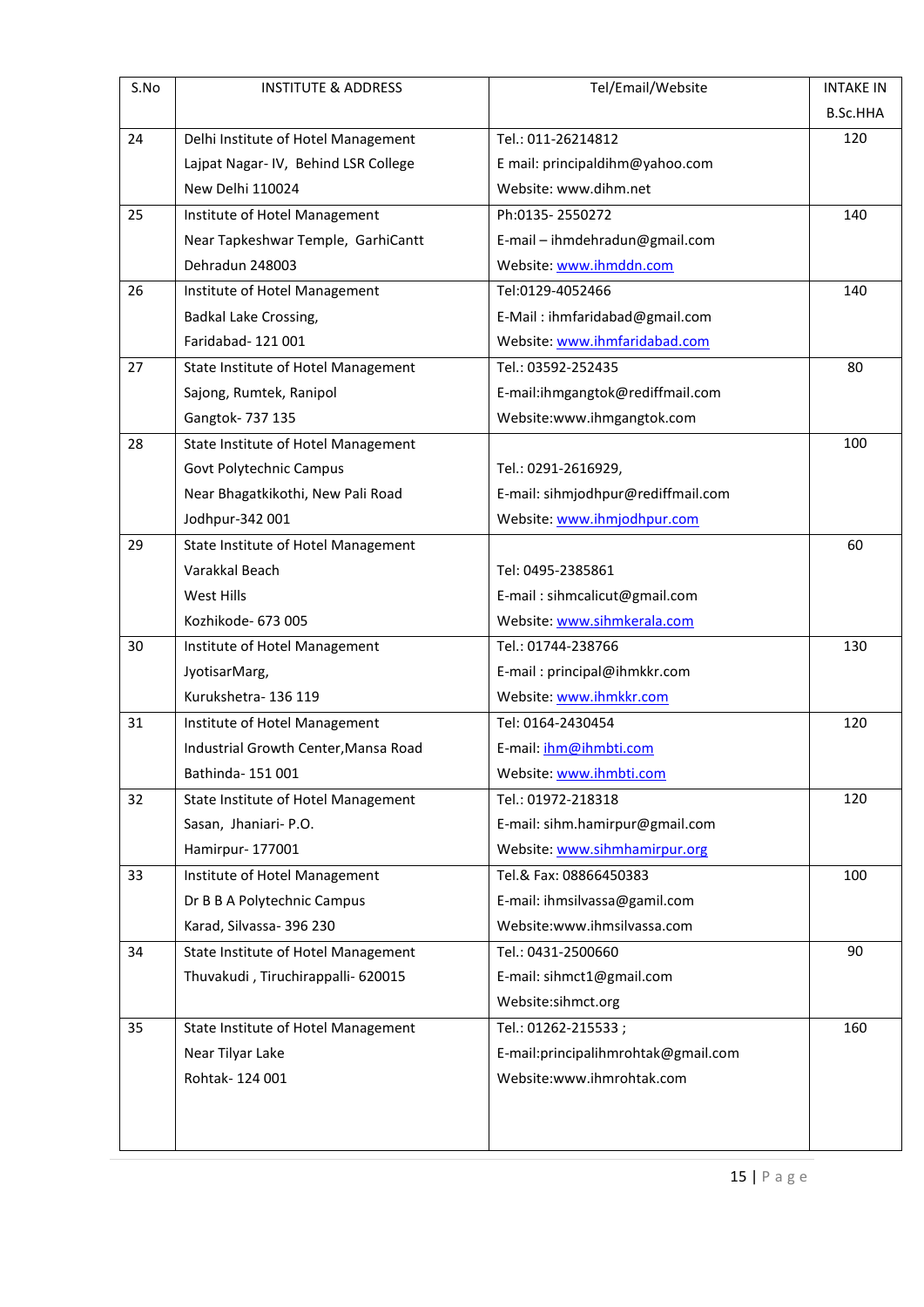| S.No | <b>INSTITUTE &amp; ADDRESS</b>                   | Tel/Email/Website                  | <b>INTAKE IN</b> |
|------|--------------------------------------------------|------------------------------------|------------------|
|      |                                                  |                                    | <b>B.Sc.HHA</b>  |
| 36   | State Institute of Hotel Management              | Tel.:0413-2358389 FAX:0413-2353251 | 120              |
|      | Murungapakkam, Mahalakshmi Nagar                 | E-mail:pihmct@rediffmail.com       |                  |
|      | Pondicherry- 605 004                             | Website:pihmct.puducherry.gov.in   |                  |
|      |                                                  |                                    |                  |
| 37   | State Institute of Hotel Management              | Tel.: 0180-2650222                 | 120              |
|      | Industrial Area, Near RamlalChowk                | E-mail: ihmcpanipat@gmail.com      |                  |
|      | Panipat- 132 103                                 | Website: www.ihmpanipat.com        |                  |
| 38   | Dr YSR NITHM                                     |                                    | 120              |
|      | Near Urdu University, Telecom Nagar,             | Tel.: 040-23000472/454             |                  |
|      | Gachibowli                                       | E-mail:director.h@nithm.ac.in      |                  |
|      | Hyderabad - 500 032                              | Website: www.nithm.ac.in           |                  |
| 39   | State Institute of Hotel Management              |                                    | 120              |
|      | 1094/1/807, Village Rau, Tarik Khan Ki Tekri     | Tel:0731-2911333                   |                  |
|      | Near Silicon Valley (Indore By Pass),            | Email:sihmpri@gmail.com            |                  |
|      | Indore-453331                                    | Website:sihmindore.com             |                  |
| 40   | State Institute of Hotel Management              |                                    | 60               |
|      | Near S V Zoo Park, Perur (V)                     | Mob:9700440604                     |                  |
|      | Beside A P Tourism Transport                     | Email:sihmtpt@gmail.com            |                  |
|      | <b>Tirupati- 517 501</b>                         | Website:www.sihmtpt.org            |                  |
| 41   | State Institute of Hotel Management              | Tel:01732-213004                   | 100              |
|      | Village Bhamboli                                 | Email:ihmynr@gmail.com             |                  |
|      | Yamuna Nagar -133 103                            | Website:www.ihmyamunanagar.com     |                  |
| 42   | Telangana State Institute of Hotel<br>Management | Mob:9848089333                     | 60               |
|      | Kohir X Road, Kaveli Village                     | Email:sihm.medak@gmail.com         |                  |
|      | Sanga Reddy Distt. Telengana- 502321             | Website:www.tsihm.org              |                  |
| 43   | State Institute of Hotel Management              |                                    | 120              |
|      | Jemua Road, Fuljhore, Opp. Dr.B.C.Roy Engg.      | Tel:09830790602                    |                  |
|      | College                                          | Email:principal@wbsihm.in          |                  |
|      | Durgapur -713206 West Bengal                     | Website: www.wbsihm.in             |                  |
| 44   | State Institute of Hotel Management              | Mob: 06652-230730                  | 60               |
|      | Titilagarh Road,                                 | Email: principal@sihmbalangir.or   |                  |
|      | Balangir- 767001                                 | Website:                           |                  |
| 45   | State Institute of Hotel Management              | Mob: 0631-2200156                  | 60               |
|      | Opp. Magadh Univ Campus, Gaya-Dhobi Road         | Email: ihmbodhgaya@gmail.com       |                  |
|      | Gaya- Bihar -824234                              | Website:www: ihmbodhgaya.com       |                  |
| 46   | State Institute of Hotel Management              | Mob:9711001275                     | 60               |
|      | Brambe,                                          | Email:ihmranchi@gmail.com          |                  |
|      | Ranchi - 835205                                  | Website:ihmranchi.in               |                  |
| 47   | State Institute of Hotel Management              | Tel: 294-2641011/645395            | 60               |
|      |                                                  |                                    |                  |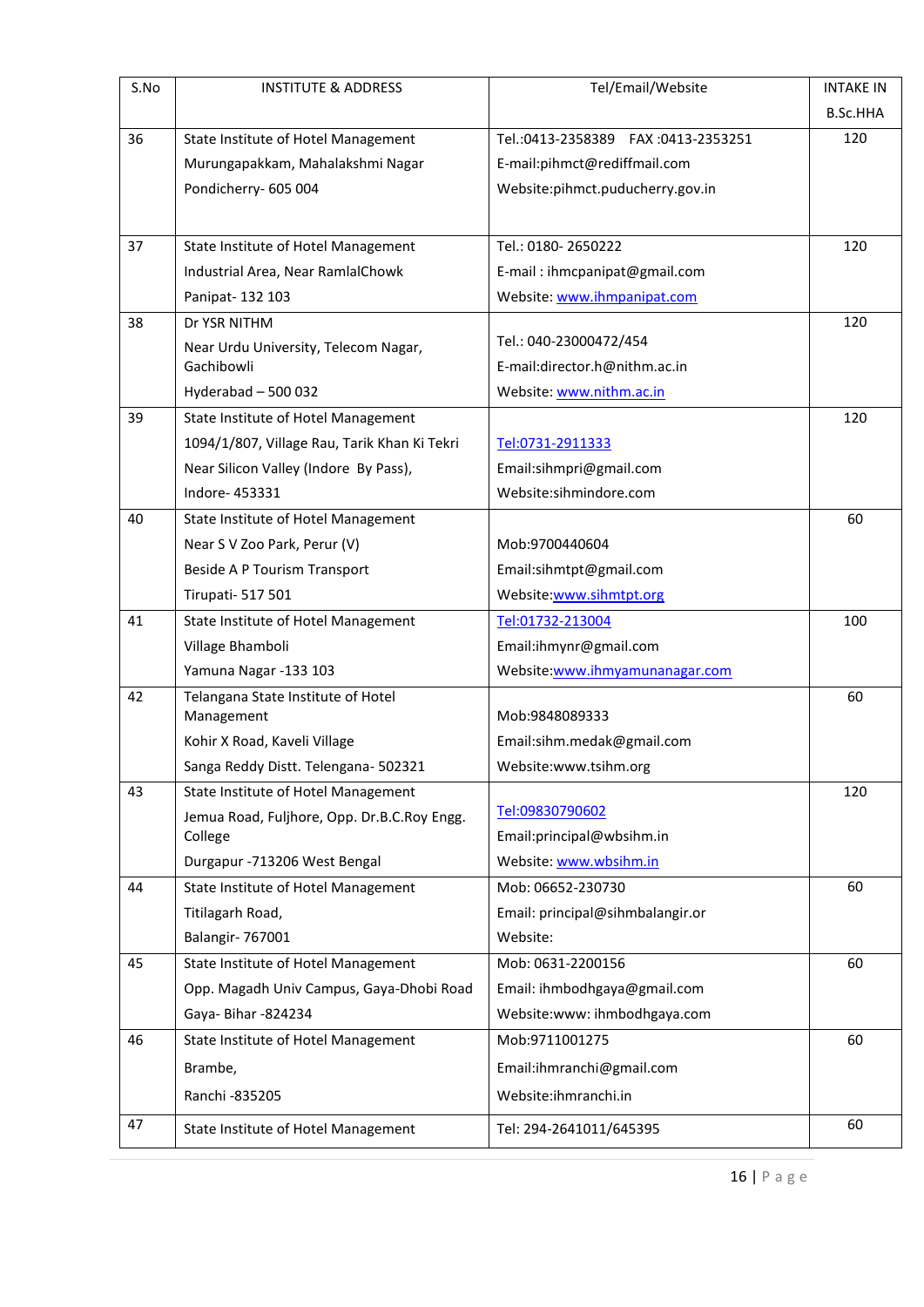| S.No | <b>INSTITUTE &amp; ADDRESS</b>                                     | Tel/Email/Website                                                 | <b>INTAKE IN</b> |
|------|--------------------------------------------------------------------|-------------------------------------------------------------------|------------------|
|      |                                                                    |                                                                   | <b>B.Sc.HHA</b>  |
|      | Hiran Magri, Sector 14, Govardhan Vilas                            | Email: principalfciu@gmail.com                                    |                  |
|      | Udaipur (Rajasthan)                                                | Website:www:                                                      |                  |
|      | PRIVATE INSTITUTE OF HOTEL MANAGEMENT                              |                                                                   |                  |
| 48   | Chandigarh College of Hotel Management                             | Tel:0172-3984233                                                  |                  |
|      | Landran Road,                                                      | Email:principal.cch@gmail.com                                     | 120              |
|      | Mohali -140307 (Punjab)                                            | Website:www.cchmct.org                                            |                  |
| 49   | Chitkara School of Hospitality                                     | Tel:01762-507443                                                  | 150              |
|      | Jansla, Rajpura                                                    | Email:director.cshtm@chitkara.edu.in                              |                  |
|      | Patiala-140401 (Punjab)                                            | Website:www.chitkara.edu.in                                       |                  |
| 50   | Institute of Hotel Management                                      | Tel:0121-2656096                                                  | 180              |
|      | 77 <sup>th</sup> Milestone, Delhi-Dehradun Road                    | Email: info@ihmmeerut.com                                         |                  |
|      | Daurala, NH-58                                                     | Website:www.ihmmeerut.com                                         |                  |
|      | Meerut-250001                                                      |                                                                   |                  |
| 51   | Oriental School of Hotel Management                                | Tel:04936-255355                                                  | 120              |
|      | Valley View, Lakkidi, Vythiri                                      | Email:principal@orientalschool.com                                |                  |
|      | Wayanad- 673 576 Kerala                                            | Website:www.orientalschool.com                                    |                  |
|      |                                                                    |                                                                   |                  |
| 52   | Ranjita Institute of Hotel Management                              |                                                                   | 120              |
|      | Bidya Nagar, Janla                                                 | Tel: 08337900335                                                  |                  |
|      | Mahura,                                                            | Email:info.rihc@gmail.com                                         |                  |
|      | Bhubaneswar- 752 054                                               | Website:www.rihmct.edu.in                                         |                  |
| 53   | Institute of Hotel Management- Shri Shakti                         | Tel:040-66906504, 66906503                                        | 120              |
|      | Venus Plaza, Begumpet                                              | Email:ihmshrishakti@gmail.com                                     |                  |
|      | Hyderabad-500016                                                   | Website:www.ihmshrishakti.com                                     |                  |
| 54   | SRM Institute of Hotel Management                                  | Tel:044-47432187                                                  | 120              |
|      | SRM Nagar, Kattankulathur                                          | Email: srmihmnationalcouncil@yahoo.com<br>Website:www:srmihm.info |                  |
| 55   | Kancheepuram- 603203 (Tamilnadu)<br><b>Munnar Catering College</b> |                                                                   | 60               |
|      | Thachankary Hills, Sooryanelli,                                    | Tel:04868-249900                                                  |                  |
|      | Idukki                                                             | Email:mccmunnar@dishnetdsl.net                                    |                  |
|      | Munnar- 685618 (Kerala)                                            | Website:www.munnarcateringcollege.edu.in                          |                  |
| 56   | CT Institute of Hotel Management                                   |                                                                   | 60               |
|      | UE II- PratapPura Road,                                            | Tel:0181-5055127                                                  |                  |
|      | Shahpur,                                                           | Email:principal.ctihm@ctgroup.in                                  |                  |
|      | Jalandhar-144 020 (Punjab)                                         | Website:www.ctgroup.in                                            |                  |
| 57   | St. Soldier Institute of Hotel Management                          | Tel:0181-6579651                                                  | 50               |
|      |                                                                    |                                                                   |                  |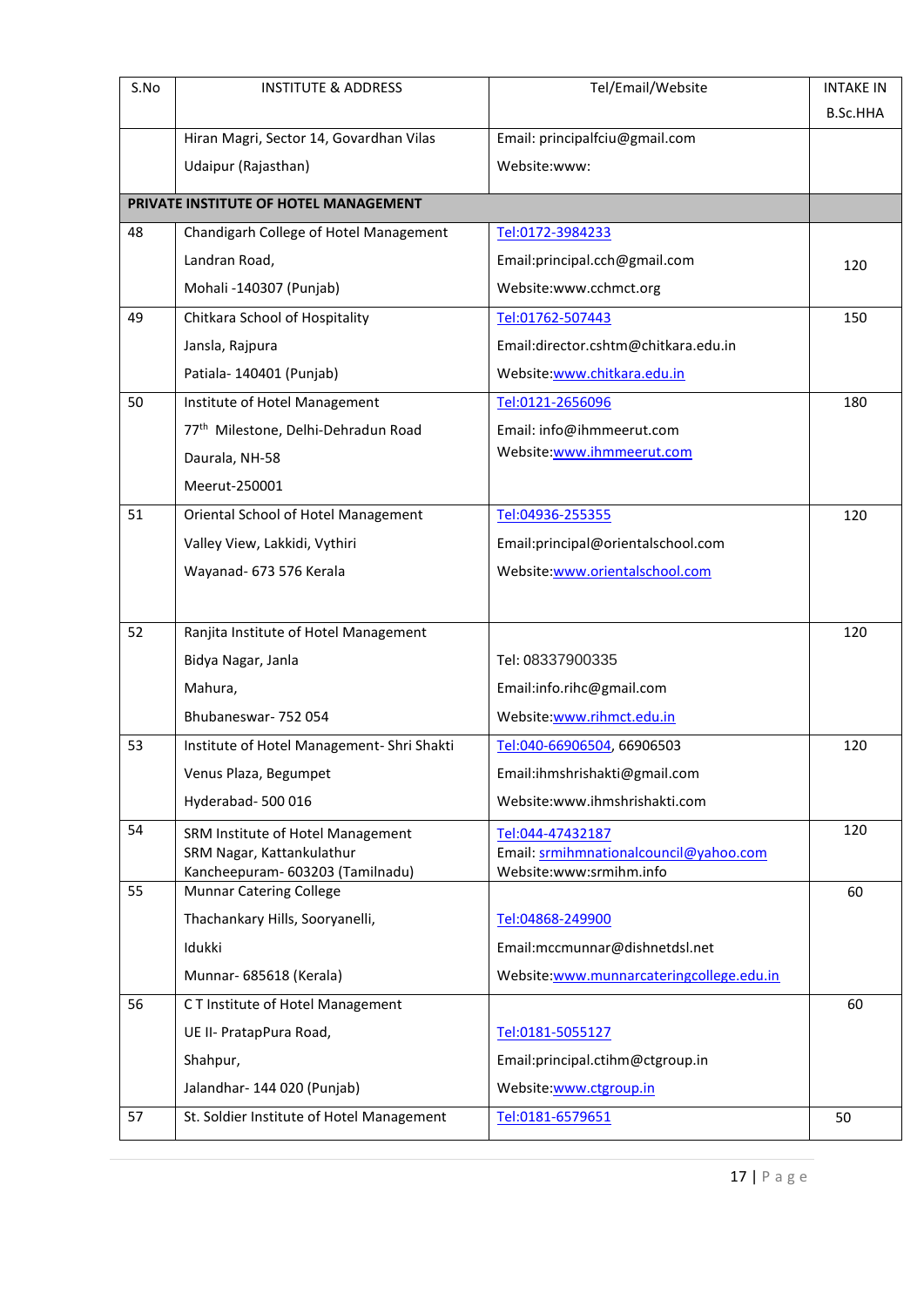| S.No | <b>INSTITUTE &amp; ADDRESS</b>               | Tel/Email/Website                    | <b>INTAKE IN</b> |
|------|----------------------------------------------|--------------------------------------|------------------|
|      |                                              |                                      | <b>B.Sc.HHA</b>  |
|      | Behind NIT, Jalandhar- Amritsar Bye Pass     | Email:ihmstsoldier@gmail.com         |                  |
|      | Jalandhar-144 011 (Punjab)                   | Website:www.stsoldiergroup.in        |                  |
|      |                                              |                                      |                  |
| 58   | The Lalit Suri Hospitality School            | Tel:0129-7147777                     | 200              |
|      | Neear Badhkal Complex,                       | Email:principal@tlshs.com            |                  |
|      | Faridabad-121001                             | Website:www.tlshs.com                |                  |
|      |                                              |                                      |                  |
| 59   | Gurunanak Institute of Hotel Mngt            | Tel-25231246                         | 90               |
|      | 157/F, Nilgunj Road, Panihati                | Email:info@gnihm.ac.in               |                  |
|      | Kolkata- 700 114                             | Website:gnihm.ac.in                  |                  |
| 60   | IHM Chandigarh University                    |                                      | 120              |
|      | Chandigarh- Ludhiana- Highway                | Tel:0172-3014960                     |                  |
|      | Gharaun-140413                               | Email:principal.uihm@cumail.in       |                  |
| 61   | Jodhpur Institute of Hotel Management        |                                      | 120              |
|      | JIET Universe, NH-65                         |                                      |                  |
|      | Pali Road, Mogra                             | Phone:0291-2868152/153               |                  |
|      | Jodhpur- 342 802                             | Email:jodhpurihm@jietjodhpur.ac.in   |                  |
| 62   | Sunder Deep College of Hotel Management      |                                      | 80               |
|      | NH-24, Delhi Hapur Road                      | Phone:0120-2763050/052               |                  |
|      | Dasna, Ghaziabad                             | Email:director_hmct@sunderdeep.ac.in |                  |
| 63   | SRM Institute of Catering Technology & Hotel |                                      | 60               |
|      | Mngt                                         |                                      |                  |
|      | SikiriKalan, Modinagar                       | Phone:01232-23490                    |                  |
|      | Ghaziabad                                    | Email:dy.registrar@srmimt.net        |                  |
| 64   | DewanVs Institute of Hotel Mngt              |                                      | 60               |
|      | NH-58, By Pass Road                          |                                      |                  |
|      | Partapur                                     | Phone:0121-2440315/375               |                  |
|      | Meerut - 250 103                             | Email: info@dewaninstitutes.org      |                  |
| 65   | Heritage Institute of Hotel & Tourism        |                                      | 120              |
|      | Heritage Knowledge City                      | Phone: 0562-2962415                  |                  |
|      | BamroliKatara, Fatehabad Road, Agra-282 006  | Email:acadir.hiht@gmail.com          |                  |
| 66   | RIG Institute of Hospitality & Mngt          | Phone:0120-2324800                   | 120              |
|      | 48/1, Knowledge Park- III,                   | Email:director@riginstitute.com      |                  |
|      | Greater Noida - 201 306                      |                                      |                  |
|      |                                              |                                      |                  |
| 67   | Poornima Institute of Hotel Management       | Admn Co-ordinator:9838000071         | 80               |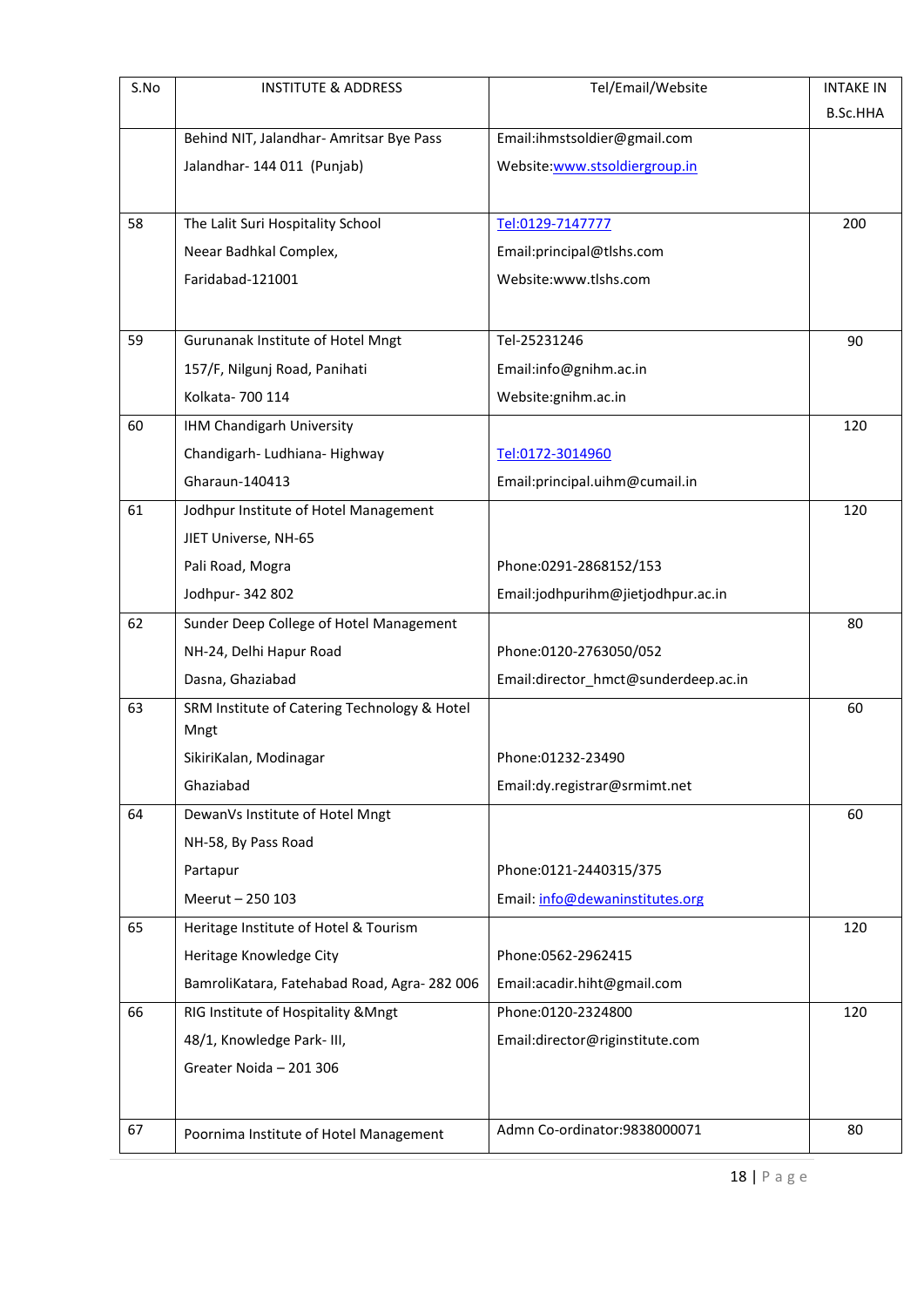| S.No | <b>INSTITUTE &amp; ADDRESS</b>            | Tel/Email/Website                   | <b>INTAKE IN</b> |
|------|-------------------------------------------|-------------------------------------|------------------|
|      |                                           |                                     | <b>B.Sc.HHA</b>  |
|      | Poornima University                       | Email:hod.pihm@poornima.edu.in      |                  |
|      | RamachandraPura, VillVidhani,             |                                     |                  |
|      | SitapurExtenion                           |                                     |                  |
|      | Jaipur- 303 905                           |                                     |                  |
| 68   | Ambala Institute of Hotel Management      | Admn: 7082306777                    | 60               |
|      | Km LHS Ambala- Chandigarh Highway<br>8    | Email:info@ihmambala.com            |                  |
|      | VPO: Kakru, Ambala City: 134007           |                                     |                  |
|      |                                           |                                     |                  |
| 69   | SRM Institute of Hotel Management         | Phone:030-2203700/01/03/06          | 60               |
|      | Plot No 39, R G Education City            | Email:registrar@srmuniversity.ac.in |                  |
|      | Sonepat-131029 (Haryana)                  |                                     |                  |
| 70   | Leo Academy of Hospitality Tourism & Mngt | Phone:04066403777                   | 100              |
|      | Bommaraspet village, ShamipetMandal       | Email:info@leoacademy.in            |                  |
|      | Medchal- MalkajgiriDistt.                 |                                     |                  |
|      | Hyderabad: 500 078                        |                                     |                  |
| 71   | Kukreja Institute of Hotel Management     | Phone: 8759 888 888                 | 120              |
|      | Ganesh Vihar, DharampurChowk, Mata        | Email:kukrejaihm@gamil.com          |                  |
|      | Mandir Road Near Railway Crossing,        |                                     |                  |
|      | AjabpurKhurd                              |                                     |                  |
|      | Dehradun - 248 001                        |                                     |                  |

#### **Note:**

- Number of Institutes and number of seats may increase or decrease marginally, which shall be notified on website of NCHM before the date of Counselling.
- 5% extra seats over and above intake may be offered as per requirement during Counselling to take care of no shows and drop-outs.

For availability of Hostel seats and charges, please visit website of the concerned Institute given in this brochure.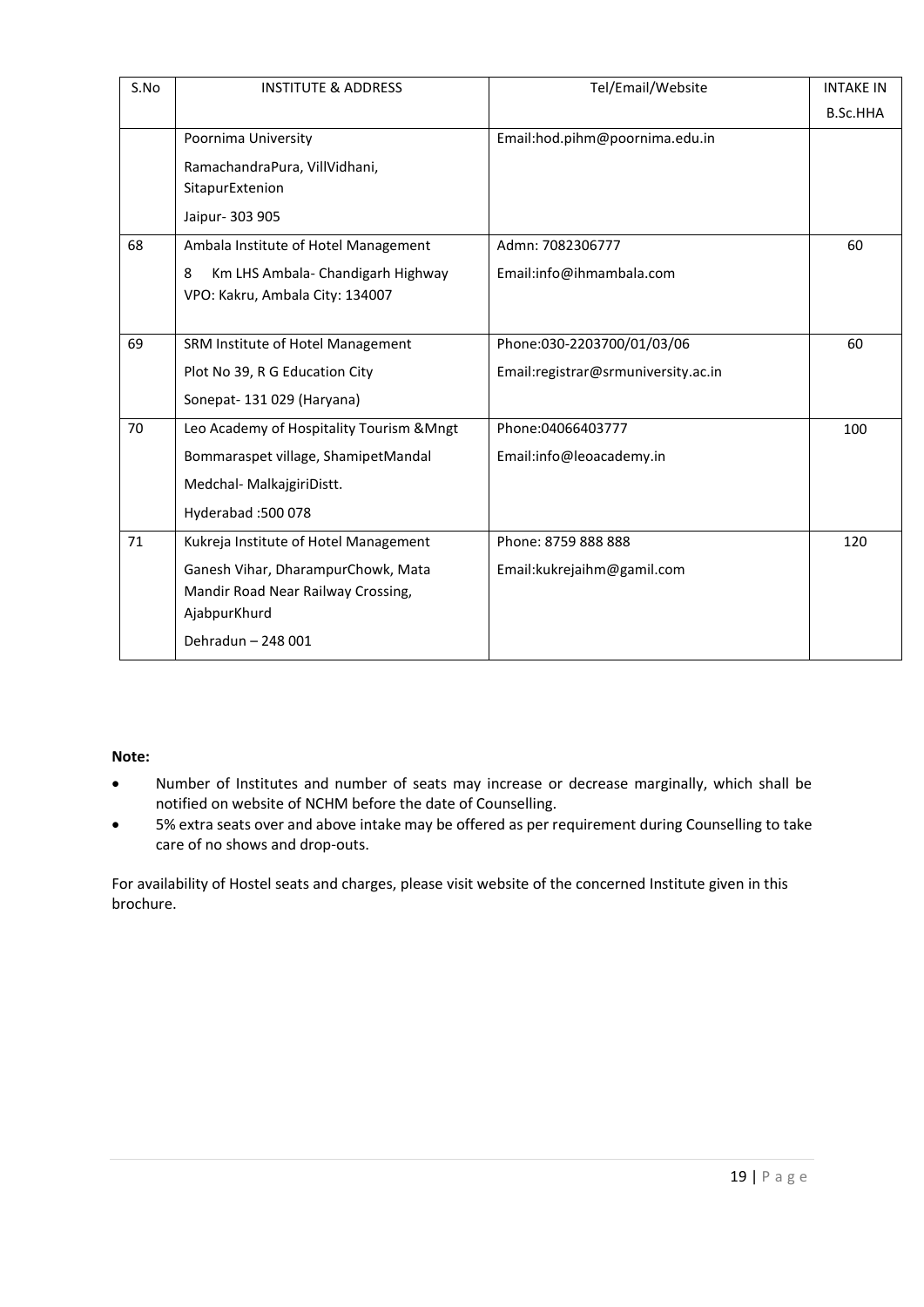### SERVICE/PROCESSING CHARGES & GOODS & SERVICE TAX (GST) AND PROCEDURE FOR PAYMENT OF FEE

#### **Mode of Payment of Fee and Service/Processing charges & GST**

After completing Step-3 of Online Application Form, candidates may remit the examination fee (Step -4) by choosing the following options:

- Online Mode i.e., Debit/Credit Card, Net Banking, Unified Payment Interface (UPI) and **PayTM Service in ICICI Bank or HDFC Bank or Syndicate Bank or State Bank of India**
	- Check the validity of the Debit/ Credit Card and keep it ready with you while logging on to website for submitting application form. Candidate should enter the information asked for and make payment through Debit/ Credit Card.
	- Through Net Banking, check the balance in your account and keep all credentials ready with you while logging on to website for submitting application form. Candidate should Login with his/her credentials of net banking and make payment through Net Banking.
	- Through PayTM service.
- **Please select any Mode of Payment/Service Provider (Service/Processing charges per transaction& GST (applicable @ 18 %) to be paid by the candidate):**

| S.<br>No.      | Mode of<br>Payment         | <b>SYNDICATE BANK</b>                          |                               | <b>PAYTM</b>                          |              |
|----------------|----------------------------|------------------------------------------------|-------------------------------|---------------------------------------|--------------|
|                |                            | Syndicate Bank                                 | NIL Charge                    |                                       |              |
| 1              | <b>Net Banking</b>         | <b>Other Banks</b>                             | $5.00 + GST$                  | Rs 4 +GST                             |              |
| $\overline{2}$ | <b>All Debit Card</b>      | Syndicate Bank<br>Nil Charge<br>or Other Banks | Transaction upto<br>Rs 2000/- | 0%                                    |              |
|                |                            |                                                |                               | <b>Transaction above</b><br>Rs 2000/- | $0.8% + GST$ |
|                |                            | Domestic                                       | 0.40% of Fee $+$ GST          | Domestic                              | $0.4% + GST$ |
| 3              | <b>Credit Card</b>         | International                                  | 2.35% of Fee+ GST             | International                         | $1.5% + GST$ |
|                | <b>PAY USING SYNDICATE</b> |                                                | <b>PAY USING PAYTM</b>        |                                       |              |

**Note: In case, the fee payment status is not 'OK' the candidates are advised as following:-**

- (i) If the fee is paid through credit/debit/Net Banking/PAYTM/UPI and status is not OK, it means the transaction is cancelled. Therefore, such candidates have to pay the fee once again and ensure the OK fee status.
- (ii) For cancelled transactions, the amount will, automatically, be refunded by the concerned Bank to concerned credit/debit card. The candidate themselves have to pursue with the concerned bank for refund.
- (iii) If the candidate paid the fees more than one time due to any reason NTA will not be responsible for making any refund further you will approach the bank in which the candidate deposited the money, for refund.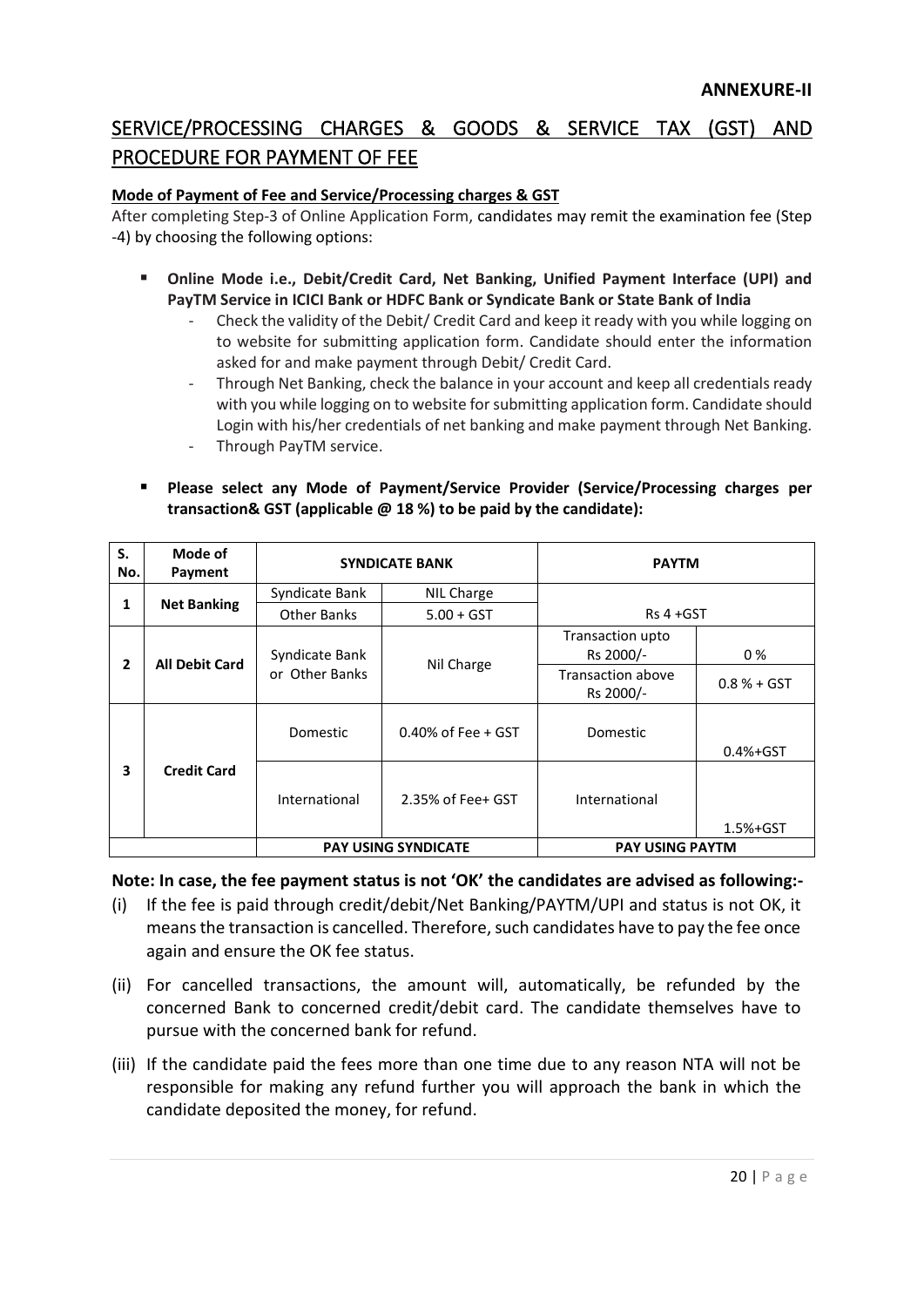#### **Helpdesk: For any transaction related queries/ inquiry, please contact at:**

#### **(a) If Paying using Syndicate Bank:**

| Level | <b>Name</b>                 | <b>Email ID</b>              | <b>Contact Number</b> |
|-------|-----------------------------|------------------------------|-----------------------|
|       | Helpdesk                    | pgsupport@billdesk.com       | 01202400850/1         |
|       |                             |                              | 9971262371            |
|       | <b>Complaint Management</b> | ro.noida@syndicatebank.co.in | 01202400850/1         |
|       | <b>Services</b>             |                              |                       |
| ີ     | <b>Customer Care</b>        | ro.noida@syndicatebank.co.in | 9971262371            |
|       | Through SMS                 | ro.noida@syndicatebank.co.in | 01202400850/1         |

#### **(b) If Paying using PAYTM:**

| Level | <b>Name</b>                      | EmailID                     | l Contact Number |
|-------|----------------------------------|-----------------------------|------------------|
|       | <b>Education Payment Support</b> | education.support@paytm.com | 0120-4789521     |
|       | Manasvi Haseeja                  | education.support@paytm.com | 0120-4789522     |
|       | Amreen Fatma                     | education.support@paytm.com |                  |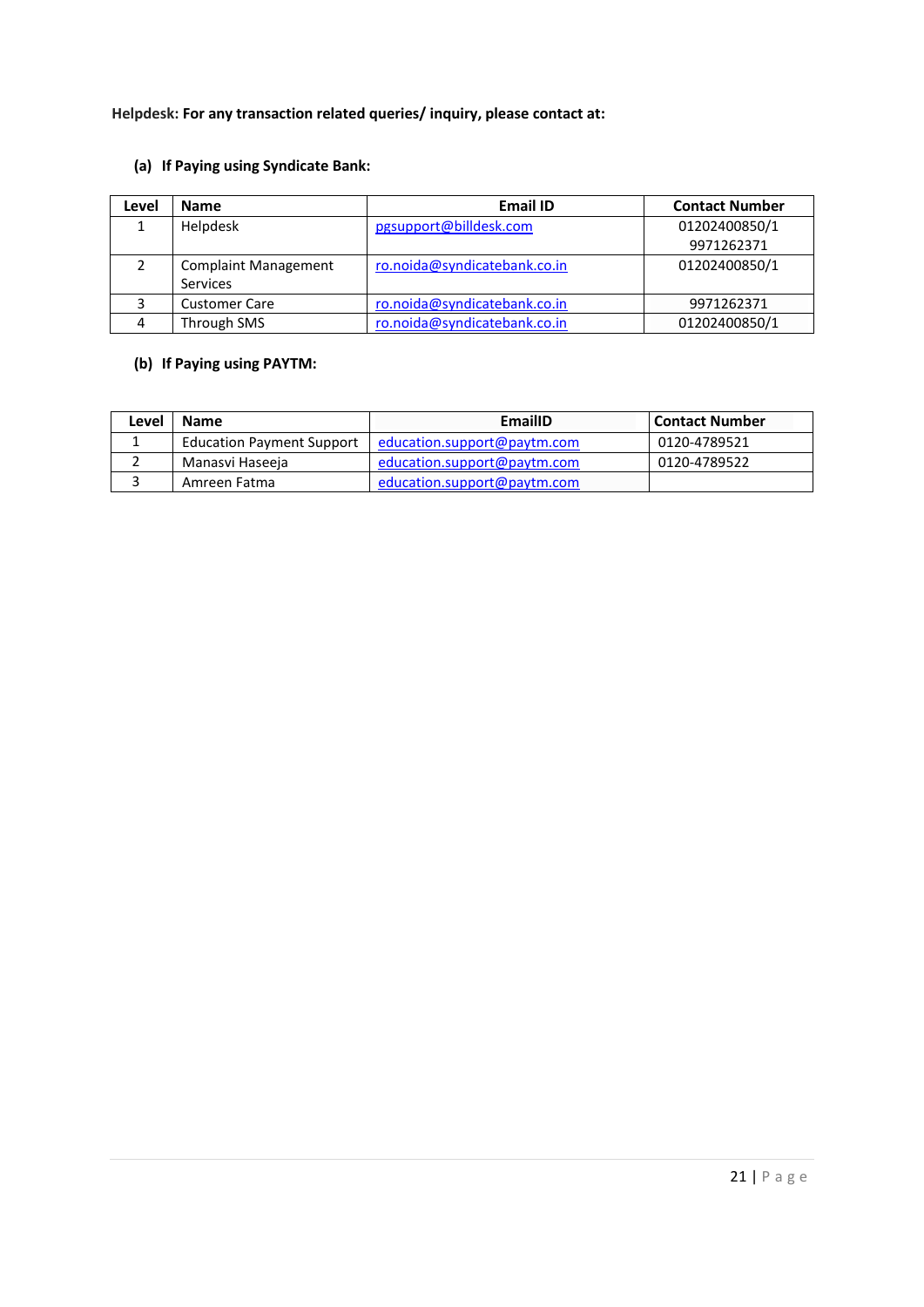### **List of Examination Cities for NCHM JEE-2020**

**NCHM JEE-2020 will be conducted in the following Cities, provided there are sufficient numbers of candidates in the city. State wise list of Cities in India for NCHM JEE-2020 :-**

|                                    |                                  | <b>City Code</b> | <b>Proposed</b> |
|------------------------------------|----------------------------------|------------------|-----------------|
| <b>STATE</b>                       | <b>CITY</b>                      |                  | candidate       |
|                                    |                                  |                  | <b>Capacity</b> |
|                                    | <b>GUNTUR</b>                    | <b>AP07</b>      | 500             |
|                                    | <b>KURNOOL</b>                   | <b>AP10</b>      | 500             |
| <b>ANDHRA</b>                      | <b>RAJAHMUNDRY</b>               | <b>AP13</b>      | 250             |
| <b>PRADESH</b>                     | <b>TIRUPATHI</b>                 | <b>AP16</b>      | 500             |
|                                    | <b>VIJAYAWADA</b>                | <b>AP17</b>      | 500             |
|                                    | <b>VISAKHAPATNAM</b>             | <b>AP18</b>      | 250             |
| <b>ARUNACHAL</b><br><b>PRADESH</b> | <b>ITANAGAR/NAHARLAGUN</b>       | <b>AL01</b>      | 100             |
| <b>ASSAM</b>                       | <b>DIBRUGARH</b>                 | <b>AM01</b>      | 200             |
|                                    | <b>GUWAHATI</b>                  | <b>AM02</b>      | 750             |
|                                    | <b>MUZAFFARPUR</b>               | <b>BR06</b>      | 1000            |
| <b>BIHAR</b>                       | <b>PATNA</b>                     | <b>BR07</b>      | 3500            |
| <b>CHANDIGARH</b>                  | <b>CHANDIGARH/MOHALI</b>         | CH <sub>01</sub> | 1800            |
|                                    | <b>BHILAI NAGAR/DURG</b>         | <b>CG01</b>      | 250             |
| <b>CHHATTISGARH</b>                | <b>RAIPUR</b>                    | <b>CG03</b>      | 800             |
| <b>DELHI</b>                       | <b>DELHI/NEW DELHI</b>           | <b>DL01</b>      | 7500            |
| <b>GOA</b>                         | <b>PANAJI/MADGAON</b>            | GO01             | 175             |
|                                    | AHMEDABAD/GANDHINAGAR            | <b>GJ01</b>      | 2500            |
|                                    | <b>ANAND</b>                     | <b>GJ02</b>      | 500             |
|                                    | <b>MEHSANA</b>                   | <b>GJ08</b>      | 450             |
| <b>GUJARAT</b>                     | <b>RAJKOT</b>                    | <b>GJ10</b>      | 1200            |
|                                    | <b>SURAT</b>                     | <b>GJ11</b>      | 1500            |
|                                    | <b>VADODARA</b>                  | <b>GJ12</b>      | 1500            |
|                                    | <b>AMBALA</b>                    | <b>HR01</b>      | 250             |
| <b>HARYANA</b>                     | <b>FARIDABAD</b>                 | <b>HR03</b>      | 500             |
|                                    | <b>GURUGRAM</b>                  | <b>HR04</b>      | 1000            |
| <b>HIMACHAL</b>                    | <b>HAMIRPUR</b>                  | <b>HP03</b>      | 200             |
| <b>PRADESH</b>                     | <b>SHIMLA</b>                    | <b>HP06</b>      | 350             |
| <b>JAMMU AND</b>                   | <b>JAMMU</b>                     | <b>JK02</b>      | 500             |
| <b>KASHMIR</b>                     | <b>SRINAGAR (J &amp; K)</b>      | <b>JK04</b>      | 300             |
|                                    | <b>DHANBAD</b>                   | <b>JH02</b>      | 500             |
| <b>JHARKHAND</b>                   | <b>JAMSHEDPUR</b>                | <b>JH03</b>      | 500             |
|                                    | <b>RANCHI</b>                    | <b>JH04</b>      | 2000            |
|                                    | <b>BELAGAVI(BELGAUM)</b>         | <b>KK02</b>      | 450             |
|                                    | <b>BENGALURU</b>                 | <b>KK04</b>      | 3000            |
|                                    | DHARWAD/HUBBALLI(HUBLI)          | <b>KK10</b>      | 700             |
| <b>KARNATAKA</b>                   | <b>GULBARGA</b>                  | <b>KK08</b>      | 450             |
|                                    | <b>MANGALURU(MANGALORE)</b>      | <b>KK12</b>      | 500             |
|                                    | <b>MYSURU(MYSORE)</b>            | <b>KK14</b>      | 700             |
|                                    | <b>UDUPI/MANIPAL</b>             | <b>KK17</b>      | 200             |
|                                    | ERNAKULAM/ANGAMALY/MOOVATTUPUZHA | <b>KL04</b>      | 1200            |
| <b>KERALA</b>                      | <b>KOTTAYAM</b>                  | <b>KL11</b>      | 250             |
|                                    | THIRUVANANTHAPURAM               | <b>KL17</b>      | 750             |
|                                    |                                  |                  |                 |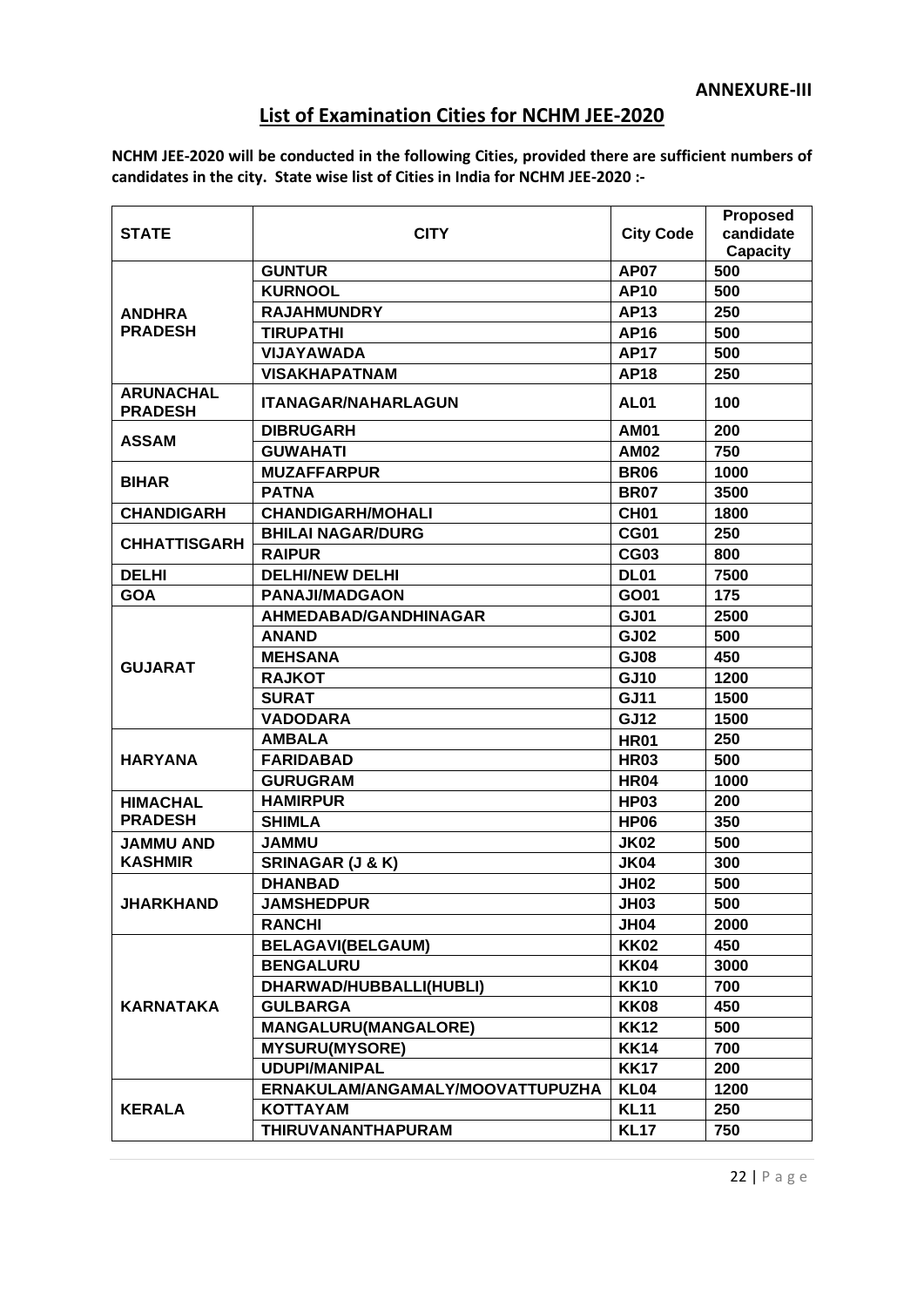| <b>STATE</b>       | <b>CITY</b>                                  | <b>City Code</b> | <b>Proposed</b><br>candidate |
|--------------------|----------------------------------------------|------------------|------------------------------|
|                    |                                              |                  | <b>Capacity</b>              |
|                    | <b>THRISSUR</b>                              | <b>KL18</b>      | 750                          |
|                    | <b>BHOPAL</b>                                | <b>MP03</b>      | 2500                         |
| <b>MADHYA</b>      | <b>GWALIOR</b>                               | <b>MP06</b>      | 1000                         |
| <b>PRADESH</b>     | <b>INDORE</b>                                | <b>MP07</b>      | 1000                         |
|                    | <b>JABALPUR</b>                              | <b>MP08</b>      | 500                          |
|                    | <b>KOLHAPUR</b>                              | <b>MR14</b>      | 500                          |
|                    | <b>MUMBAI/NAVI MUMBAI</b>                    | <b>MR16</b>      | 3000                         |
|                    | <b>NAGPUR</b>                                | <b>MR17</b>      | 2000                         |
| <b>MAHARASHTRA</b> | <b>NANDED</b>                                | <b>MR18</b>      | 500                          |
|                    | <b>NASHIK</b>                                | <b>MR19</b>      | 750                          |
|                    | <b>PUNE</b>                                  | <b>MR22</b>      | 3000                         |
|                    | <b>THANE</b>                                 | <b>MR28</b>      | 300                          |
| <b>MEGHALAYA</b>   | <b>SHILLONG</b>                              | <b>MG01</b>      | 150                          |
| <b>MIZORAM</b>     | <b>AIZAWL</b>                                | <b>MZ01</b>      | 80                           |
| <b>NAGALAND</b>    | <b>KOHIMA</b>                                | <b>NL02</b>      | 150                          |
|                    | <b>BERHAMPUR-GANJAM</b>                      | <b>OR03</b>      | 200                          |
| <b>ODISHA</b>      | <b>BHUBANESWAR</b>                           | OR <sub>04</sub> | 1000                         |
|                    | <b>SAMBALPUR</b>                             | OR <sub>09</sub> | 200                          |
|                    | <b>AMRITSAR</b>                              | <b>PB01</b>      | 500                          |
| <b>PUNJAB</b>      | <b>BHATINDA</b>                              | <b>PB02</b>      | 250                          |
|                    | <b>LUDHIANA</b>                              | <b>PB05</b>      | 300                          |
|                    | <b>JAIPUR</b>                                | <b>RJ06</b>      | 2000                         |
| <b>RAJASTHAN</b>   | <b>JODHPUR</b>                               | <b>RJ07</b>      | 500                          |
|                    | <b>SIKAR</b>                                 | <b>RJ09</b>      | 450                          |
|                    | <b>UDAIPUR</b>                               | <b>RJ11</b>      | 500                          |
|                    | <b>CHENNAI</b>                               | <b>TN01</b>      | 1000                         |
| <b>TAMIL NADU</b>  | <b>COIMBATORE</b>                            | <b>TN02</b>      | 250                          |
|                    | <b>MADURAI</b>                               | <b>TN08</b>      | 500                          |
| <b>TELANGANA</b>   | HYDERABAD/SECUNDERABAD/RANGA<br><b>REDDY</b> | <b>TL01</b>      | 3500                         |
|                    | <b>KARIMNAGAR</b>                            | <b>TL02</b>      | 700                          |
|                    | <b>AGRA</b>                                  | UP <sub>01</sub> | 1000                         |
|                    | ALLAHABAD/PRAYAGRAJ                          | <b>UP03</b>      | 700                          |
|                    | <b>BAREILLY</b>                              | <b>UP04</b>      | 500                          |
|                    | <b>GHAZIABAD</b>                             | <b>UP07</b>      | 500                          |
| <b>UTTAR</b>       | <b>GORAKHPUR</b>                             | <b>UP08</b>      | 700                          |
| <b>PRADESH</b>     | <b>KANPUR</b>                                | <b>UP11</b>      | 2000                         |
|                    | <b>LUCKNOW</b>                               | <b>UP12</b>      | 2000                         |
|                    | <b>MEERUT</b>                                | <b>UP14</b>      | 1000                         |
|                    | <b>NOIDA/GREATER NOIDA</b>                   | <b>UP09</b>      | 2500                         |
|                    | <b>VARANASI</b>                              | <b>UP18</b>      | 500                          |
|                    | <b>DEHRADUN</b>                              | <b>UK01</b>      | 1500                         |
| <b>UTTARAKHAND</b> | <b>ROORKEE</b>                               | <b>UK06</b>      | 300                          |
|                    | <b>KOLKATA</b>                               | <b>WB10</b>      | 4000                         |
| <b>WEST BENGAL</b> | <b>SILIGURI</b>                              | <b>WB11</b>      | 500                          |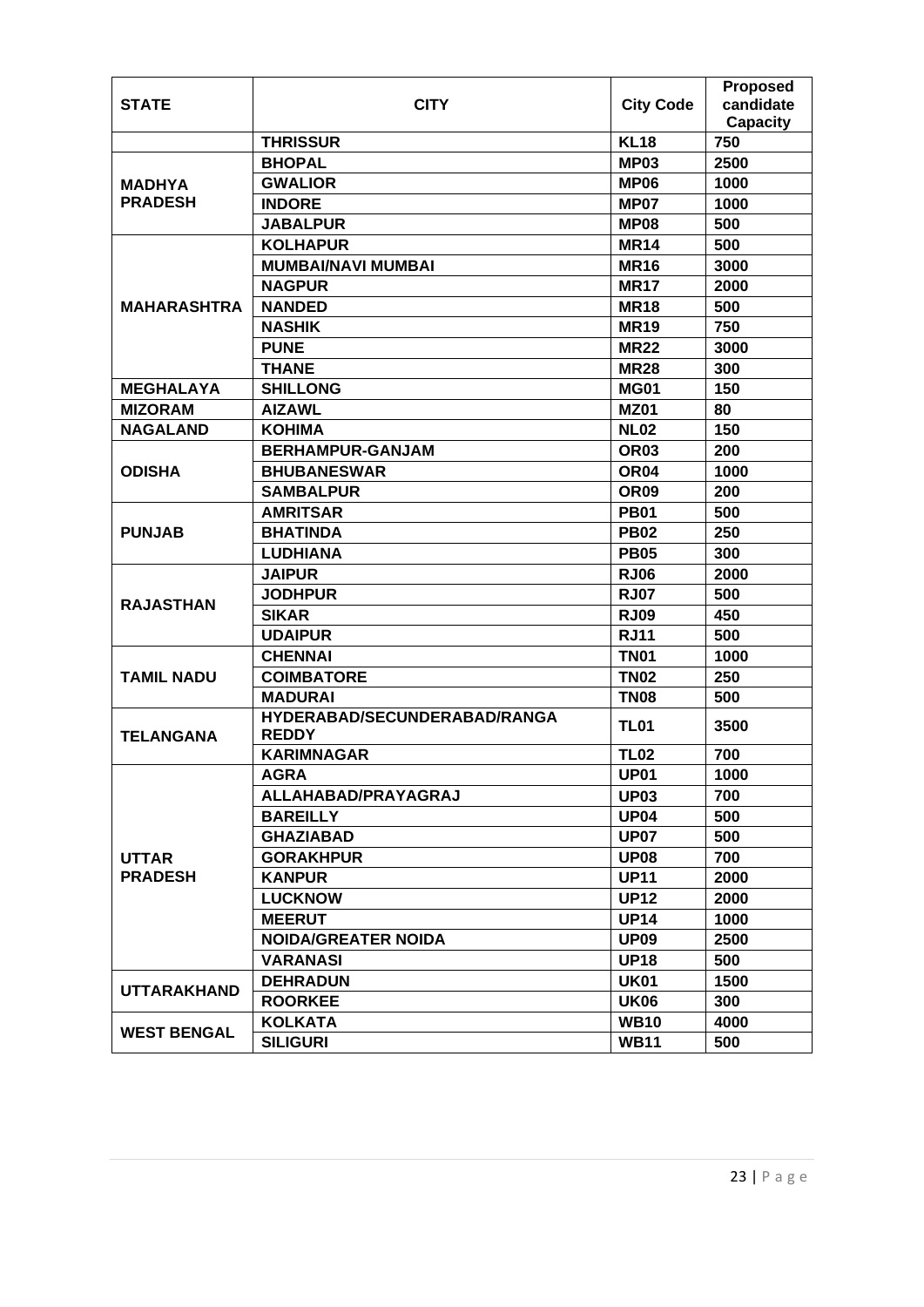#### **ANNEXURE-IV**

### **Certificate regarding physical limitation in an examination to write**

This is to certify that, I have examined Mr/Ms/Mrs \_\_\_\_\_\_\_\_\_\_\_\_(name of the candidate with disability), a person with\_\_\_\_\_\_\_\_\_\_\_\_(nature and percentage of disability), S/o\D/o \_\_\_\_\_\_\_\_\_\_\_\_\_\_\_a resident of \_\_\_\_\_\_\_\_\_\_\_\_\_(Village/District/State) and to state that he/she has physical limitation which hampers his/her writing capabilities owing to his/her disability.



| <b>NAMF</b> | Name of ID Proof | <b>ID Number</b> |
|-------------|------------------|------------------|
|             |                  |                  |
|             |                  |                  |

Signature

Chief Medical Officer/ Civil Surgeon/ Medical Superintendent Government health care institution

Name and Designation.

Name of Government Hospital/ Health Care Centre with Seal

Place:

Date: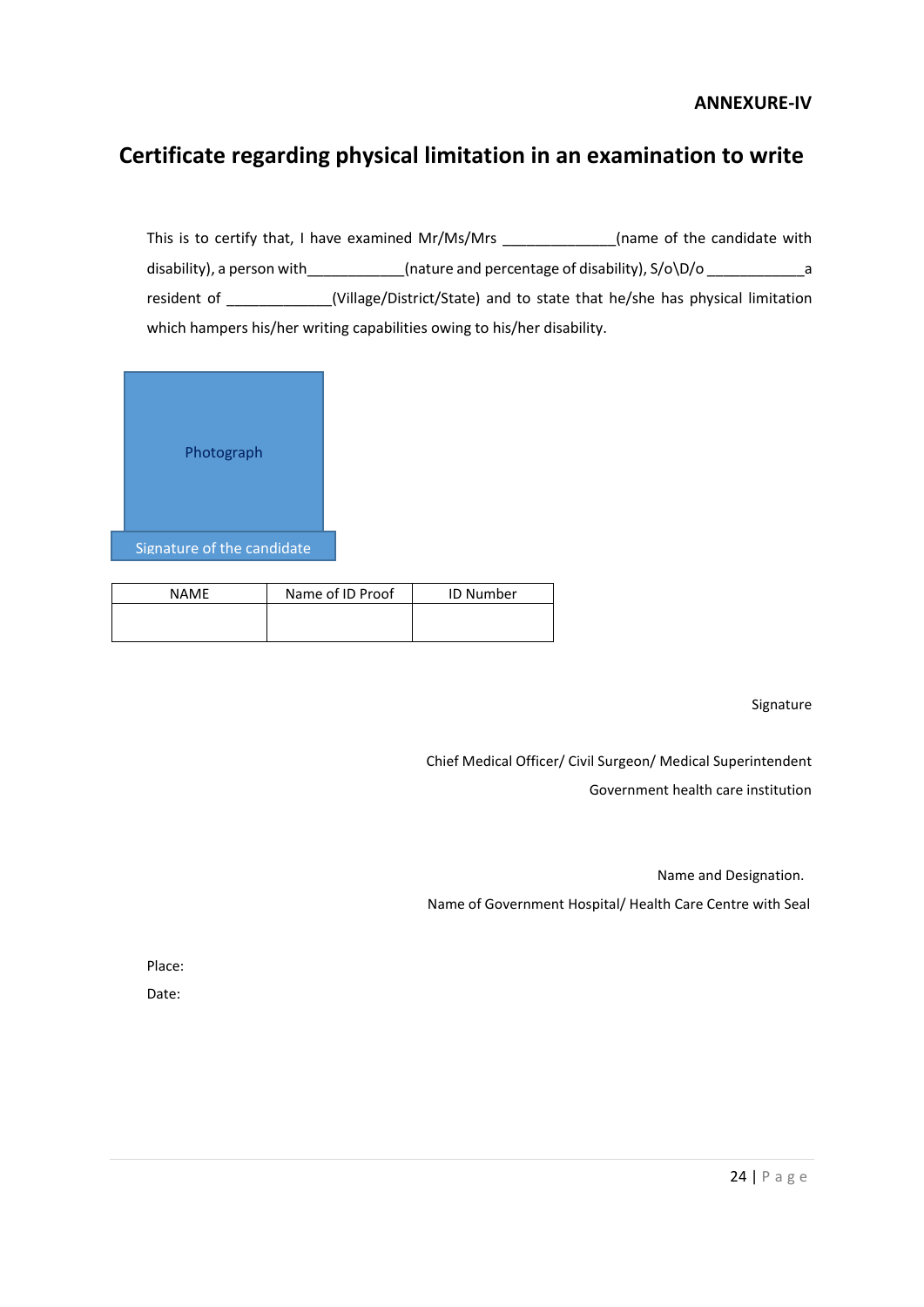**ANNEXURE-V**

### **(Prescribed Format for OBC Certificate)**

### **FORM OF CERTIFICATE TO BE PRODUCED BY OTHER BACKWARD CLASSES APPLYING FOR APPOINTMENT TO POSTS/ADMISSION TO CENTRAL EDUCATIONAL INSTITUTIONS (CEIs), UNDER THE GOVERNMENT OF INDIA**

|                                                                                                        | Son / Daughter of |
|--------------------------------------------------------------------------------------------------------|-------------------|
| Shri/Smt.                                                                                              | οf                |
|                                                                                                        | in                |
| the State/Union Territory _________________________________belongs to the___________________________   |                   |
| Community which is recognized as a backward class under the Government of India, Ministry of Social    |                   |
|                                                                                                        | dated             |
|                                                                                                        | and /or           |
|                                                                                                        |                   |
|                                                                                                        |                   |
| belong to the persons/ sections (Creamy Layer) mentioned in Column 3 of the Schedule to the Government |                   |
| of India, Department of Personnel & Training O.M. No. 36012/22/93-Estt.(SCT) dated 08/09/93**.         |                   |

Dated: \_\_\_\_\_\_\_\_\_\_\_\_\_\_\_\_\_

District Magistrate / Deputy Commissioner etc. Seal

#### NOTE:

\*The authority issuing the certificate may have to mention the details of Resolution of Govt of India, in which the caste of the candidate is mentioned as OBC.

 $\_$  , and the set of the set of the set of the set of the set of the set of the set of the set of the set of the set of the set of the set of the set of the set of the set of the set of the set of the set of the set of th

\*\*As amended from time to time.

Note: The term "Ordinarily" used here will have the same meaning as in Section 20 of the Representation of the People Act, 1950.

**This certificate should not be issued earlier than one year, should be issued after April-2019 onwards.**